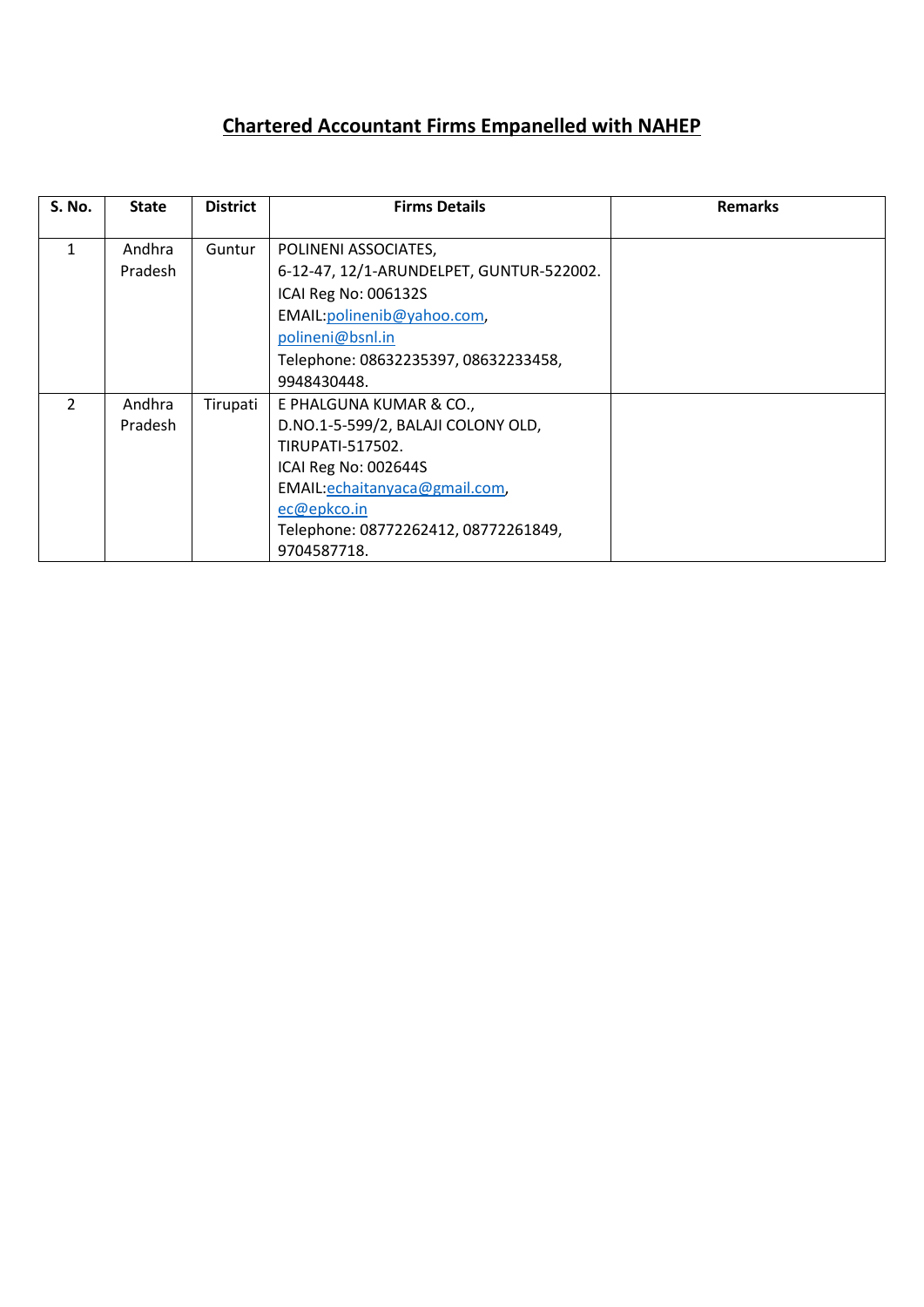| <b>S. No.</b> | <b>State</b> | <b>District</b> | <b>Firms Details</b>                      | <b>Remarks</b> |
|---------------|--------------|-----------------|-------------------------------------------|----------------|
|               |              |                 |                                           |                |
| $\mathbf{1}$  | Assam        | Jorhat          | P GAGGAR & ASSOCIATES,                    |                |
|               |              | (Guwahati)      | AASTHA TOWER, 2ND FLOOR, C.K. ROAD, PAN   |                |
|               |              |                 | BAZAR, GUWAHATI-781001.                   |                |
|               |              |                 | ICAI Reg No: 318074E                      |                |
|               |              |                 | EMAIL: purshotamgaggar@hotmail.com,       |                |
|               |              |                 | gaggarp@gmail.com                         |                |
|               |              |                 | Telephone: 03612543046, 9864025016.       |                |
|               |              |                 | K P SARDA & CO.,                          |                |
|               |              |                 | SC - 11, PARMESHWARI BUILDING, 2ND FLOOR, |                |
|               |              |                 | CHATRIBARI ROAD, GUWAHATI-781001.         |                |
|               |              |                 | ICAI Reg No: 319206E                      |                |
|               |              |                 | EMAIL: kpsarda@gmail.com,                 |                |
|               |              |                 | ankit3006@rediffmail.com                  |                |
|               |              |                 | Telephone: 03612512159, 03612634672,      |                |
|               |              |                 | 9435017315.                               |                |
|               |              |                 | H K AGRAWALA & ASSOCIATES,                |                |
|               |              |                 | SABITRI LALIT BHARALI BHAWAN, ABOVE       |                |
|               |              |                 | INDIAN OVERSEAS BANK, M.N.ROAD,           |                |
|               |              |                 | PANBAZAR, GUWAHATI-781001.                |                |
|               |              |                 | ICAI Reg No: 319293E                      |                |
|               |              |                 | EMAIL:harishkr ca@yahoo.com,              |                |
|               |              |                 | himanshu.chowkhani@gmail.com              |                |
|               |              |                 | Telephone: 03612511158, 9435048948.       |                |
|               |              |                 | R M KOTHARI & CO.,                        |                |
|               |              |                 | 96, 2nd Floor, GNB Road, Silpikhuri,      |                |
|               |              |                 | Near SBI Evening Branch, GUWAHATI-781003. |                |
|               |              |                 | ICAI Reg No: 000143c                      |                |
|               |              |                 | EMAIL:rmkothariandco@hotmail.com,         |                |
|               |              |                 | rmkothariandco.ca@gmail.com               |                |
|               |              |                 | Telephone: 9983195000, 9414072971.        |                |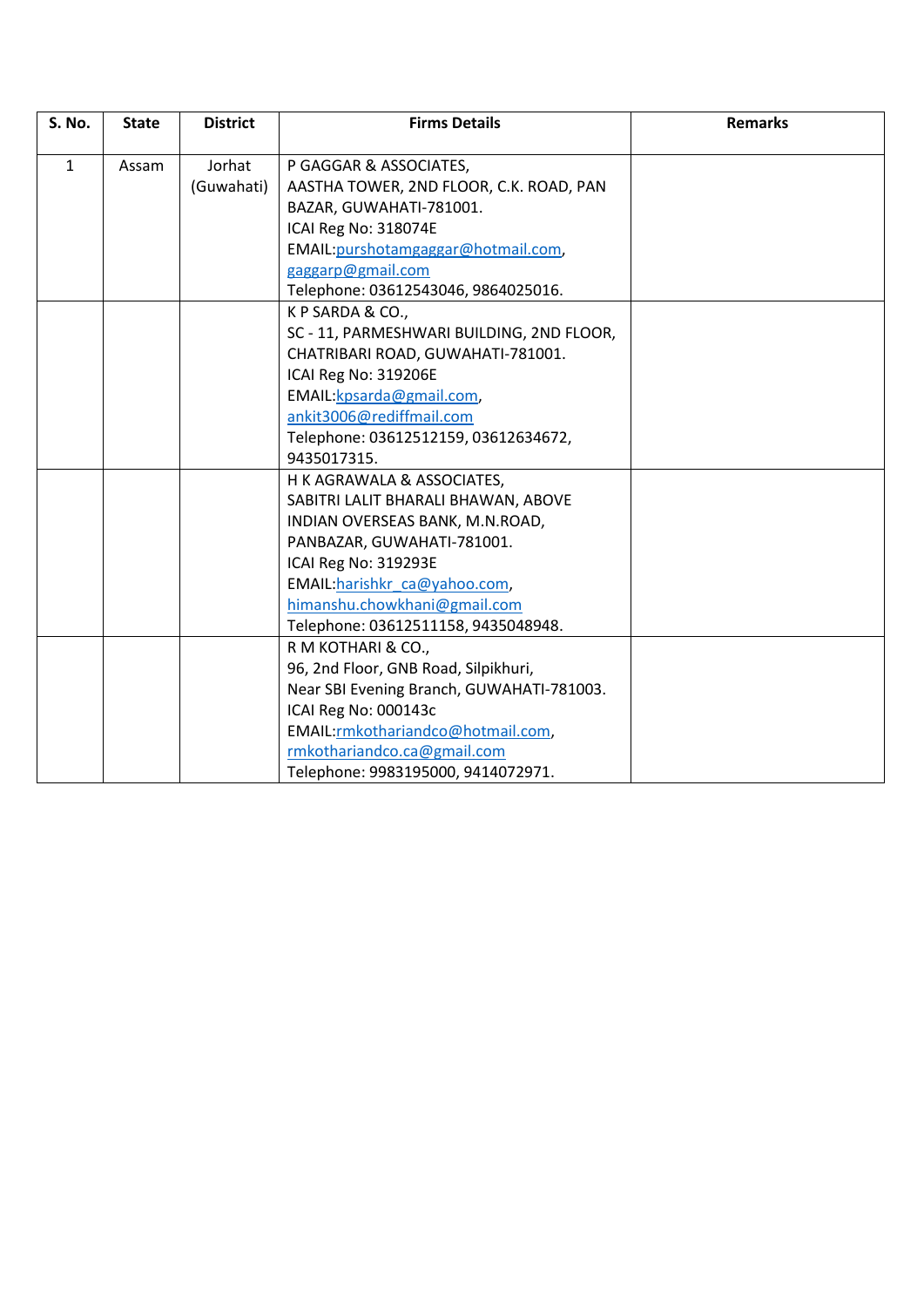| <b>S. No.</b> | <b>State</b> | <b>District</b> | <b>Firms Details</b>                      | <b>Remarks</b> |
|---------------|--------------|-----------------|-------------------------------------------|----------------|
| $\mathbf{1}$  | <b>Bihar</b> | Patna           | R M ASSOCIATES,                           |                |
|               |              |                 | 401, CITY HEART APARTMENT, BUDH MARG,     |                |
|               |              |                 | PATNA-800001.                             |                |
|               |              |                 | ICAI Reg No: 307011C                      |                |
|               |              |                 | EMAIL: rmassociates pat@yahoo.co.in,      |                |
|               |              |                 | matirahman960@gmail.com                   |                |
|               |              |                 | Telephone: 06122235748, 06122232412,      |                |
|               |              |                 | 9431019238.                               |                |
|               |              |                 | TODI TULSYAN & CO.,                       |                |
|               |              |                 | 602, LUV KUSH TOWER, EXHIBITION ROAD,     |                |
|               |              |                 | PATNA-800001.                             |                |
|               |              |                 | ICAI Reg No: 002180C                      |                |
|               |              |                 | EMAIL:ttcopatna@gmail.com,                |                |
|               |              |                 | sushiltulsyan@hotmail.com                 |                |
|               |              |                 | Telephone: 06122320056, 06122320211,      |                |
|               |              |                 | 9835020109.                               |                |
|               |              |                 | THAKUR BHUWANESH & ASSOCIATES,            |                |
|               |              |                 | CHARTERED ACCOUNTANTS, L1/58,             |                |
|               |              |                 | GROUND FLOOR, NEAR SHIV MANDIR, SRI       |                |
|               |              |                 | KRISHNAPURI, BOARING ROAD, PATNA-         |                |
|               |              |                 | 800001.                                   |                |
|               |              |                 | ICAI Reg No: 019690N                      |                |
|               |              |                 | EMAIL:tb associates@rediffmail.com,       |                |
|               |              |                 | tbaca.bih@gmail.com                       |                |
|               |              |                 | Telephone: 06122541729, 9934511111.       |                |
|               |              |                 | JAISWAL BRAJESH & CO.,                    |                |
|               |              |                 | FLAT NO.402, 4TH FLOOR, NAGINA            |                |
|               |              |                 | COMPLEX, BEHIND A. N. COLLEGE,            |                |
|               |              |                 | SHIVPURI, PATNA-800023.                   |                |
|               |              |                 | ICAI Reg No: 007915C                      |                |
|               |              |                 | EMAIL:jbcvns1996@gmail.com,               |                |
|               |              |                 | rruby prakash@rediffmail.com              |                |
|               |              |                 | Telephone: 06122280112, 08948119933,      |                |
|               |              |                 | 9415225768.                               |                |
|               |              |                 | S K JHA & ASSOCIATES,                     |                |
|               |              |                 | 2E, SHAMBHUNATH PLAZA, NEW DAK            |                |
|               |              |                 | BUNGLOW ROAD, PATNA-800001.               |                |
|               |              |                 | ICAI Reg No: 006189C                      |                |
|               |              |                 | EMAIL:sunilsaraswati@rediffmail.com.raten |                |
|               |              |                 | dra@yahoo.com                             |                |
|               |              |                 | Telephone: 9334320386, 9431016174,        |                |
|               |              |                 | 7979806174.                               |                |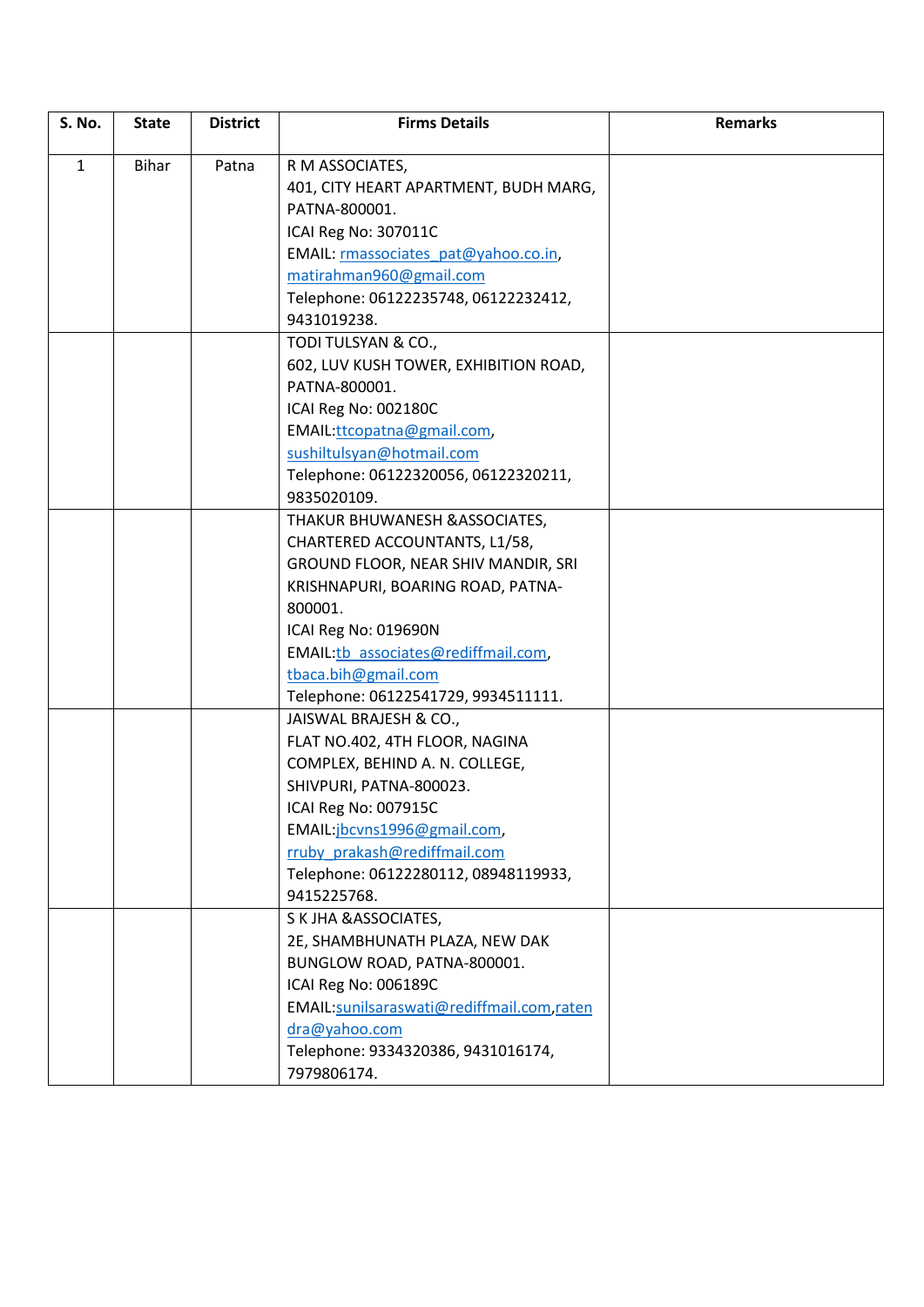|  | A K SALAMPURIA & ASSOCIATES,         |  |
|--|--------------------------------------|--|
|  | NEAR CHANKYA CINEMA, 1ST FLOOR,      |  |
|  | ABOVE MICA SALES, EXHIBITION ROAD,   |  |
|  | PATNA-800001.                        |  |
|  | ICAI Reg No: 004285C                 |  |
|  | EMAIL:anand.dokania@icai.org,        |  |
|  | acaanand@yahoo.com                   |  |
|  | Telephone: 06123223642, 9835224585.  |  |
|  | DINESH K YADAV & ASSOCIATES,         |  |
|  | M-4 NARAYAN PLACE, BEHIND PUNJAB AND |  |
|  | SIND BANK, 42, FRASER ROAD,          |  |
|  | PATNA-800001.                        |  |
|  | ICAI Reg No: 011308C                 |  |
|  | EMAIL: dineshkumar yash@yahoo.com,   |  |
|  | dineshkumar.fca@gmail.com            |  |
|  | Telephone: 06122230120, 06122230120, |  |
|  | 9334328354.                          |  |
|  | MANMOHAN SINGH & CO.,                |  |
|  | C/O MR. SHIV CHARAN PRASAD, MAA      |  |
|  | ANANDMAI COLONY, BEHIND CANARA       |  |
|  | BANK, KJOJA IMLI PHULWARI SARIF,     |  |
|  | PATNA-801505.                        |  |
|  | ICAI Reg No: 000107N                 |  |
|  | EMAIL:jpsharmaca@gmail.com,          |  |
|  | jpee in@yahoo.com                    |  |
|  | Telephone: 06512201322, 06512201322, |  |
|  | 9334460555.                          |  |
|  | U S PRASAD & CO.,                    |  |
|  | 4TH FLOOR, 34 KAVI RAMAN PATH,       |  |
|  | NAGESHWAR COLONY, BORING ROAD,       |  |
|  | NEAR GOLD GYM, PATNA-800001.         |  |
|  | ICAI Reg No: 005980C                 |  |
|  | EMAIL:udaylalmani@gmail.com,         |  |
|  | rakesh.yashaswi@yahoo.com            |  |
|  | Telephone: 06122528543, 09431015313, |  |
|  | 9431748187.                          |  |
|  | KUMAR SANJAY & CO.,                  |  |
|  | 303, SANJAY MARKET, MAIN ROAD,       |  |
|  | KANKARBAGH, PATNA-800020.            |  |
|  | ICAI Reg No: 113362w                 |  |
|  | EMAIL: kscopatna@rediffmail.com,     |  |
|  | kscoca@yahoo.com                     |  |
|  | Telephone: 9472130500, 9825472500.   |  |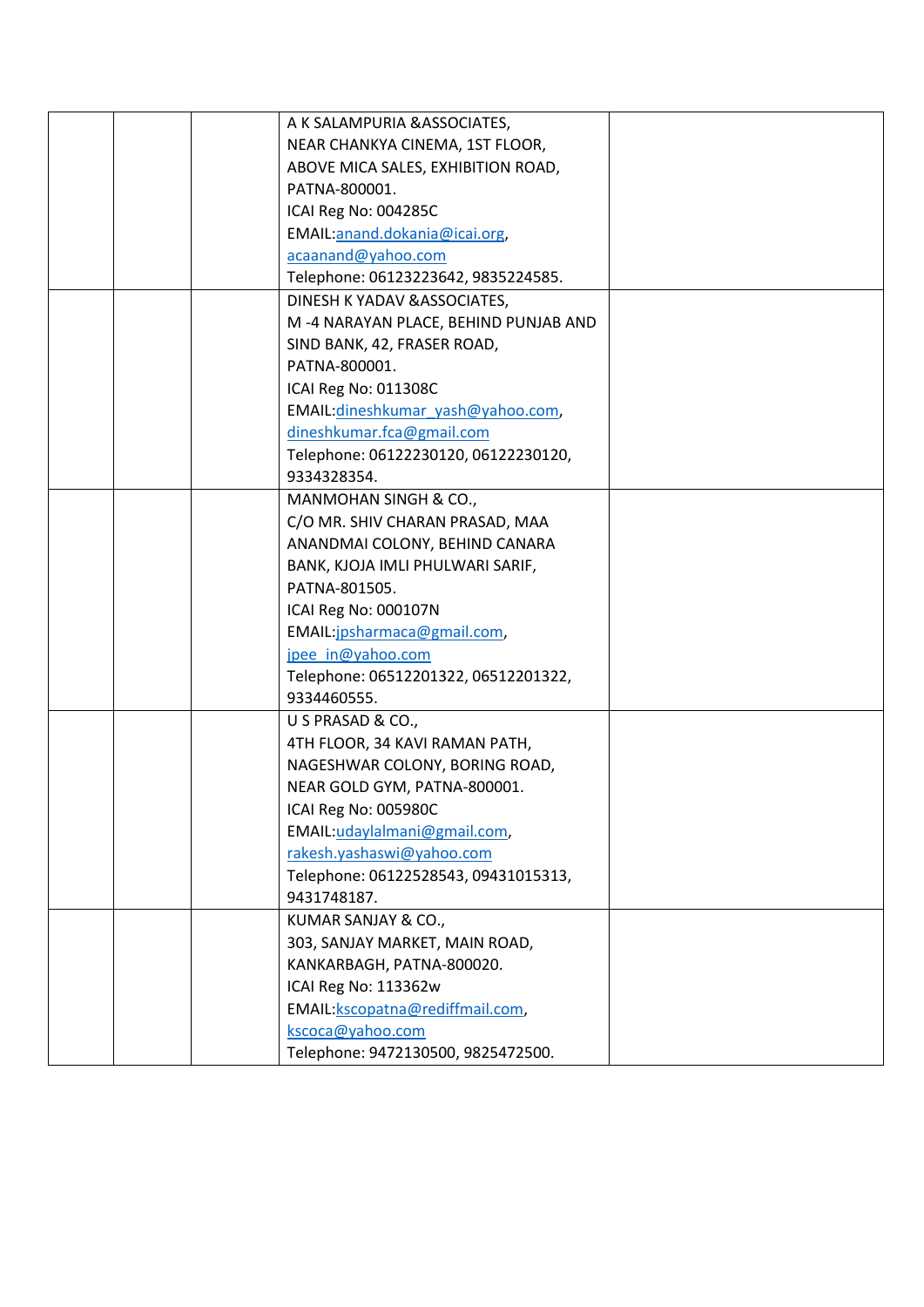| <b>S. No.</b>  | <b>State</b> | <b>District</b> | <b>Firms Details</b>                     | <b>Remarks</b> |
|----------------|--------------|-----------------|------------------------------------------|----------------|
| $\mathbf{1}$   | Gujarat      | Amreli          | SARUPRIA SOMANI & ASSOCIATES,            |                |
|                |              | (Bhavnagar)     | OFFICE NO. 4, NAVKAR, OPP. DR VIRADIYA   |                |
|                |              |                 | HOSPITAL, KALUBHA ROAD,                  |                |
|                |              |                 | BHAVNAGAR-364001.                        |                |
|                |              |                 | ICAI Reg No: 010674C                     |                |
|                |              |                 | EMAIL: somani74@rediffmail.com,          |                |
|                |              |                 | somani74@gmail.com                       |                |
|                |              |                 | Telephone: 09610556057, 02942461066,     |                |
|                |              |                 | 9414156057.                              |                |
| $\overline{2}$ | Gujarat      | Junagadh        | SARUPRIA SOMANI & ASSOCIATES,            |                |
|                |              | (Bhavnagar)     | OFFICE NO. 4, NAVKAR, OPP. DR VIRADIYA   |                |
|                |              |                 | HOSPITAL, KALUBHA ROAD,                  |                |
|                |              |                 | BHAVNAGAR-364001.                        |                |
|                |              |                 | ICAI Reg No: 010674C                     |                |
|                |              |                 | EMAIL:somani74@rediffmail.com,           |                |
|                |              |                 | somani74@gmail.com                       |                |
|                |              |                 | Telephone: 09610556057, 02942461066,     |                |
|                |              |                 | 9414156057.                              |                |
| $\overline{3}$ | Gujarat      | Navsari         | SONI JHANWAR & CO.,                      |                |
|                |              | (Surat)         | 3002-3003, TRADE HOUSE MARKET, OPP. FIRE |                |
|                |              |                 | BRIGADE, MAIN DARWAJA, RING ROAD,        |                |
|                |              |                 | SURAT-395002.                            |                |
|                |              |                 | ICAI Reg No: 110386W                     |                |
|                |              |                 | EMAIL:sonijhawar@gmail.com,              |                |
|                |              |                 | sonijhawar@yahoo.com                     |                |
|                |              |                 | Telephone: 02612302290, 02613912290,     |                |
|                |              |                 | 9998158295.                              |                |
|                |              |                 | S C KABRA & CO.,                         |                |
|                |              |                 | 304, EMPIRE STATE BUILDING, NEAR UDHANA  |                |
|                |              |                 | DARWAJA, RING ROAD, SURAT-395002.        |                |
|                |              |                 | ICAI Reg No: 000337C                     |                |
|                |              |                 | EMAIL:sckabraho@gmail.com,               |                |
|                |              |                 | scksrt@yahoo.com                         |                |
|                |              |                 | Telephone: 02612365155, 02614004304,     |                |
|                |              |                 | 9998903976.                              |                |
|                |              |                 | AGARWAL & DHANDHANIA,                    |                |
|                |              |                 | 204-205, SNS INTERIO, 4TH FLOOR, BHATAR  |                |
|                |              |                 | ALTHAN ROAD, NEAR GUJARAT GAS PUMP,      |                |
|                |              |                 | SURAT-395017.                            |                |
|                |              |                 | ICAI Reg No: 125756W                     |                |
|                |              |                 | EMAIL:alok@adcaindia.com,                |                |
|                |              |                 | adsurat@rediffmail.com                   |                |
|                |              |                 | Telephone: 02612269131, 9825045937.      |                |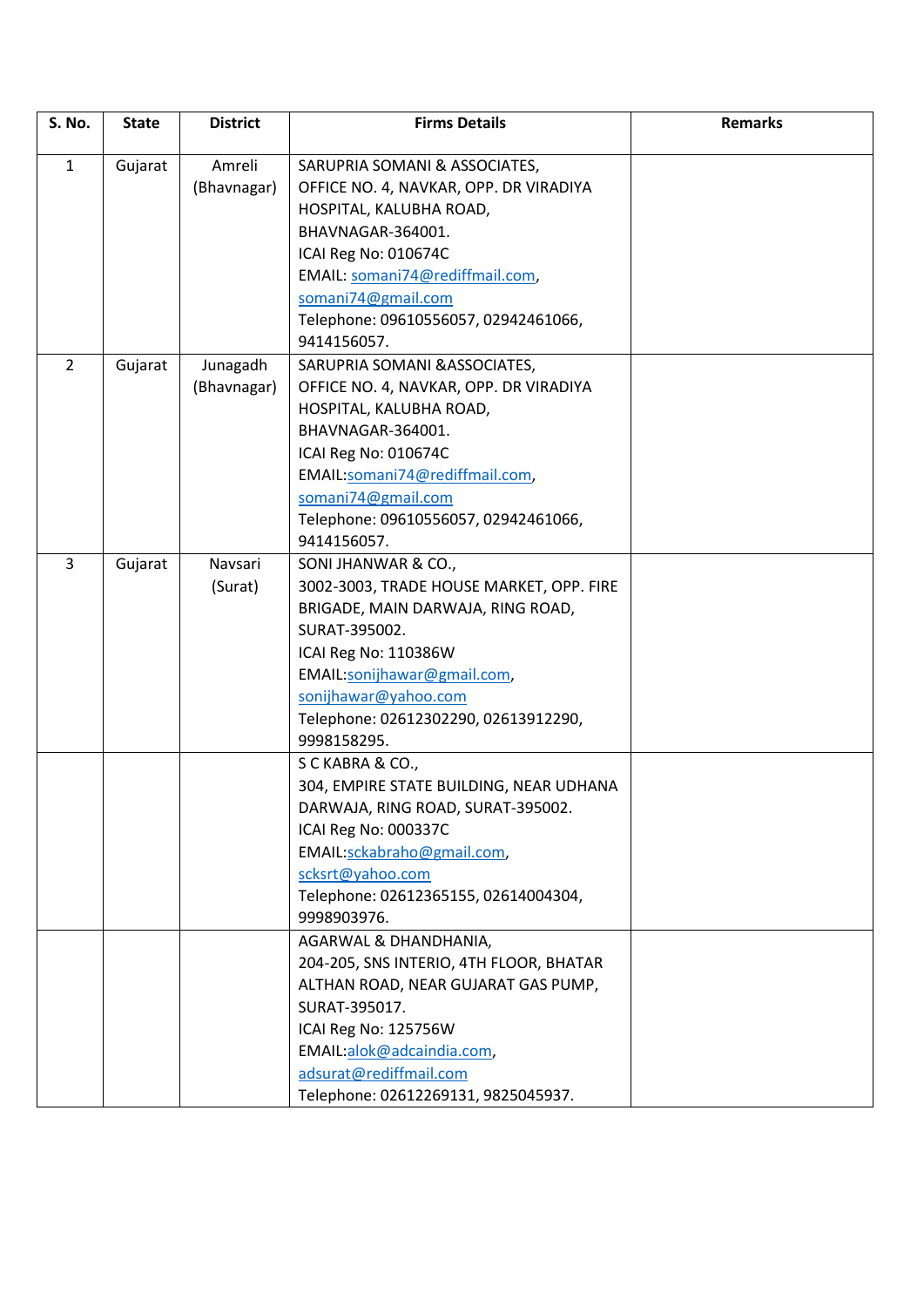| <b>S. No.</b> | <b>State</b> | <b>District</b> | <b>Firms Details</b>                  | <b>Remarks</b> |
|---------------|--------------|-----------------|---------------------------------------|----------------|
|               |              |                 |                                       |                |
|               | Haryana      | Hisar           | S K SINGLA & ASSOCIATES,              |                |
|               |              |                 | 1, SHANTI MARKET, DABRA CHOWK,        |                |
|               |              |                 | HISSAR-125005.                        |                |
|               |              |                 | ICAI Reg No: 005903N                  |                |
|               |              |                 | EMAIL: casksingla@gmail.com,          |                |
|               |              |                 | vinodgoyalca@yahoo.com                |                |
|               |              |                 | Telephone: 01662245335, 01662246981,  |                |
|               |              |                 | 9416147906.                           |                |
| $\mathcal{P}$ | Haryana      | Karnal          | DINESH KUMAR GOEL & CO.,              |                |
|               |              |                 | 1099, SECTOR 7, URBAN ESTATE,         |                |
|               |              |                 | KARNAL-132001.                        |                |
|               |              |                 | ICAI Reg No: 011027N                  |                |
|               |              |                 | EMAIL: dkgc2004@yahoo.com,            |                |
|               |              |                 | dkgc2004@gmail.com                    |                |
|               |              |                 | Telephone: 919812281321, 01804006750, |                |
|               |              |                 | 9896252550.                           |                |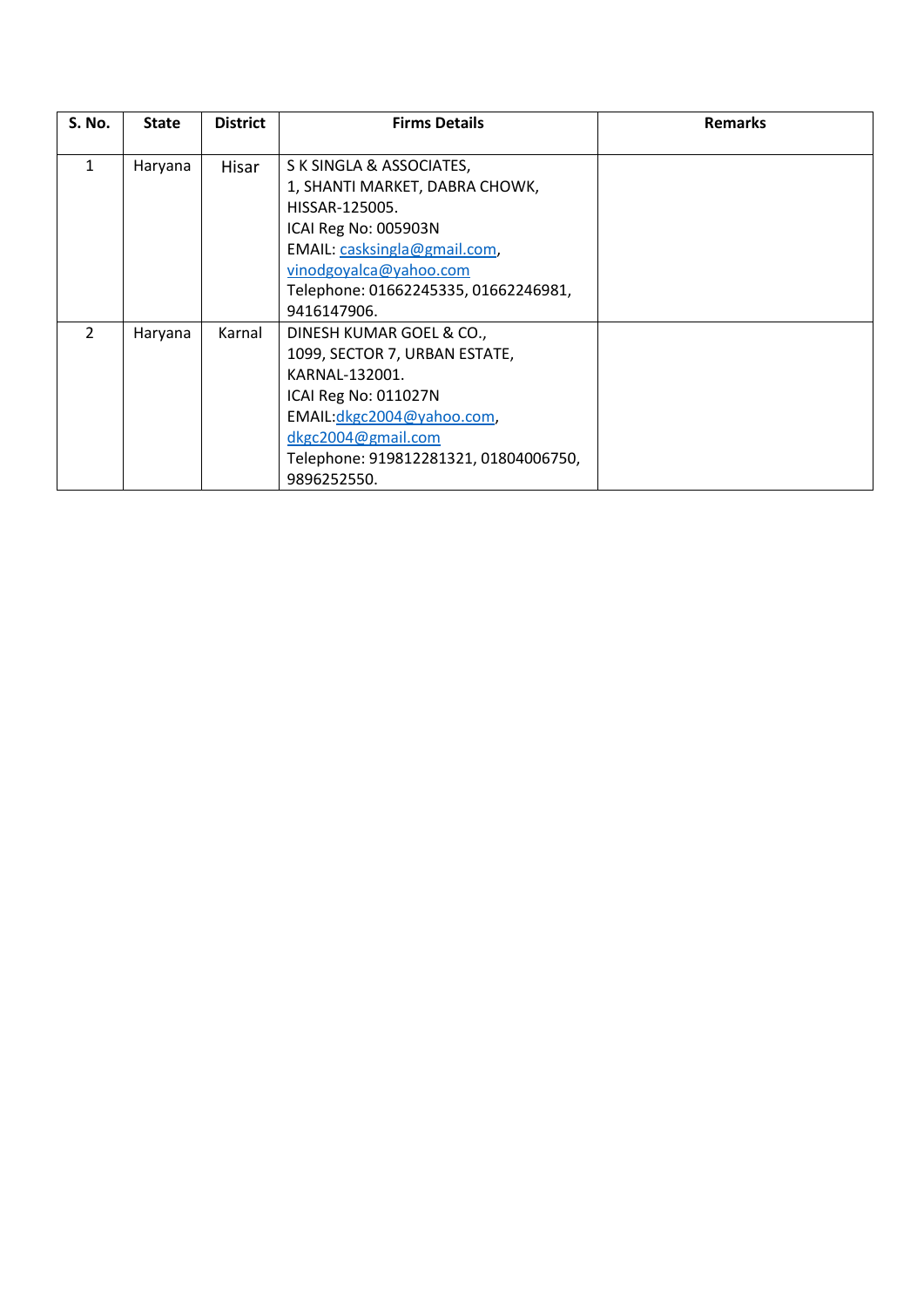| S. No.       | <b>State</b> | <b>District</b> | <b>Firms Details</b>                                | <b>Remarks</b> |
|--------------|--------------|-----------------|-----------------------------------------------------|----------------|
| $\mathbf{1}$ | Karnataka    |                 | KPRAO&CO.,                                          |                |
|              |              | Bangalore       |                                                     |                |
|              |              |                 | POORNIMA, #25 STATE BANK ROAD,                      |                |
|              |              |                 | BENGALURU-560001.                                   |                |
|              |              |                 | ICAI Reg No: 003135S                                |                |
|              |              |                 | EMAIL: info@kprao.co.in,                            |                |
|              |              |                 | kviswanath83@gmail.com                              |                |
|              |              |                 | Telephone: 08025587385, 08025586814,                |                |
|              |              |                 | 9945525595.                                         |                |
|              |              |                 | P CHANDRASEKAR LLP,                                 |                |
|              |              |                 | S-512-514, MANIPAL CENTRE,                          |                |
|              |              |                 | NO.47, DIKENSON ROAD, BENGALURU-                    |                |
|              |              |                 | 560042.                                             |                |
|              |              |                 | ICAI Reg No: 000580S                                |                |
|              |              |                 | EMAIL: partner@pchandrasekar.com,                   |                |
|              |              |                 | lakshmyc66@gmail.com                                |                |
|              |              |                 | Telephone: 08025585443, 08025597494,                |                |
|              |              |                 | 9845006701.                                         |                |
|              |              |                 | <b>B P RAO &amp; CO.,</b>                           |                |
|              |              |                 | No. 5, POORNA PRASAD ROAD, HIGH                     |                |
|              |              |                 | GROUNDS, BENGALURU-560001.                          |                |
|              |              |                 | ICAI Reg No: 003116S                                |                |
|              |              |                 | EMAIL: bprao@icai.org                               |                |
|              |              |                 | bpraoco@gmail.com                                   |                |
|              |              |                 | Telephone: 08022200200, 08022200201,                |                |
|              |              |                 | 9845014890.                                         |                |
|              |              |                 | VENU & VINAY,                                       |                |
|              |              |                 | 161, $1^{ST}$ FLOOR, $4^{TH}$ MAIN, $7^{TH}$ CROSS, |                |
|              |              |                 | CHAMARAJPET, BENGALURU-560018.                      |                |
|              |              |                 | ICAI Reg No: 010010S                                |                |
|              |              |                 | EMAIL: vinay@vnv.ca,                                |                |
|              |              |                 | gellavenugopal@gmail.com                            |                |
|              |              |                 | Telephone: 08026676751, 08026606498,                |                |
|              |              |                 | 9341246770.                                         |                |
|              |              |                 | RAM RAJ & CO.,                                      |                |
|              |              |                 | NO. 65, 4TH FLOOR, 29TH A CROSS, GEETHA             |                |
|              |              |                 | COLONY, IV BLOCK, JAYANAGAR,                        |                |
|              |              |                 | BENGALURU-560011.                                   |                |
|              |              |                 | ICAI Reg No: 002839S                                |                |
|              |              |                 | EMAIL:ramraj12@gmail.com,                           |                |
|              |              |                 | ram raj 12@yahoo.co.uk                              |                |
|              |              |                 | Telephone: 8022445567, 8123041470,                  |                |
|              |              |                 | 9845096215.                                         |                |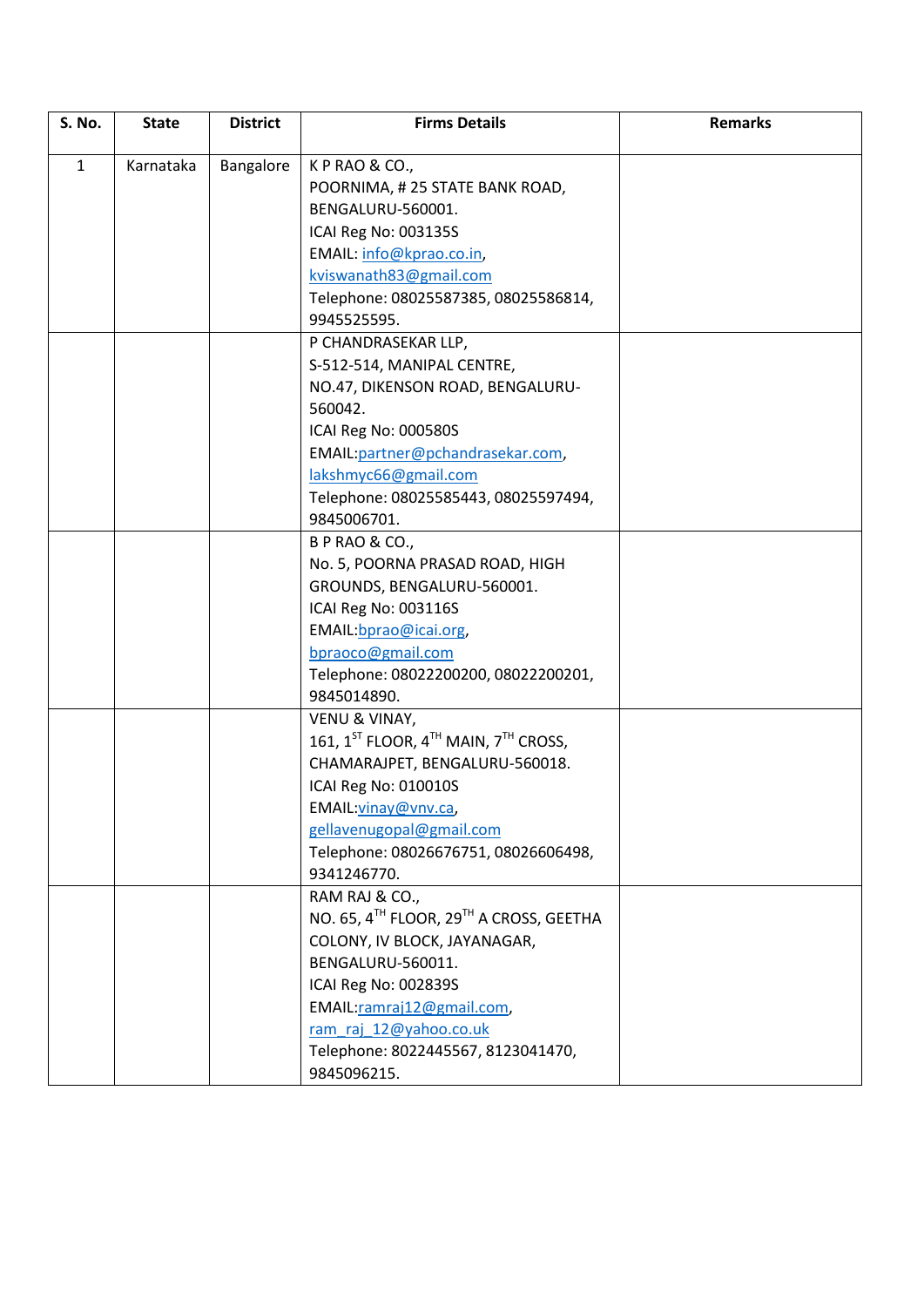|  | RAO & EMMAR,                                           |  |
|--|--------------------------------------------------------|--|
|  | P-6C, CHAMPAKA BUILDING, 3 <sup>RD</sup> FLOOR,        |  |
|  | $1ST$ MAIN, $1ST$ STAGE, PEENYA INDUSTRIAL             |  |
|  | AREA, BENGALURU-560058.                                |  |
|  | ICAI Reg No: 003084S                                   |  |
|  | EMAIL: praveen@raoemmar.com,                           |  |
|  | sbs.raoemmar@gmail.com                                 |  |
|  | Telephone: 09900952032.                                |  |
|  | <b>BSD&amp;CO.,</b>                                    |  |
|  | 14/3, 10 <sup>TH</sup> C, MAIN JAYA NAGAR, I BLOCK,    |  |
|  | BENGALURU-560011.                                      |  |
|  | ICAI Reg No: 000312S                                   |  |
|  | EMAIL: bangalore@bsdgroup.in,                          |  |
|  | gbco@dataone.in                                        |  |
|  | Telephone: 08026578108, 08026577108,                   |  |
|  | 9341774321.                                            |  |
|  | Y C R J & ASSOCIATES,                                  |  |
|  | 236, THIRD FLOOR, 14TH MAIN F BLOCK,                   |  |
|  | SAHAKARANAGAR, BENGALURU-560092.                       |  |
|  | ICAI Reg No: 006927S                                   |  |
|  | EMAIL: ycrjca@gmail.com, info@ycrjca.com               |  |
|  | Telephone: 08023623395, 08043713396,                   |  |
|  | 9886131963.                                            |  |
|  | T SRIRAM MEHTA & TADIMALLA,                            |  |
|  | No. 4/02, 15 <sup>TH</sup> Cross, Southend, Jayanagar, |  |
|  | 2 <sup>ND</sup> Block, BENGALURU-560011.               |  |
|  | ICAI Reg No: 004064S                                   |  |
|  | EMAIL: kavitha@tsmt.in,                                |  |
|  | kavithap.ca@gmail.com                                  |  |
|  | Telephone: 08042088991, 08026567817,                   |  |
|  | 9945085887.                                            |  |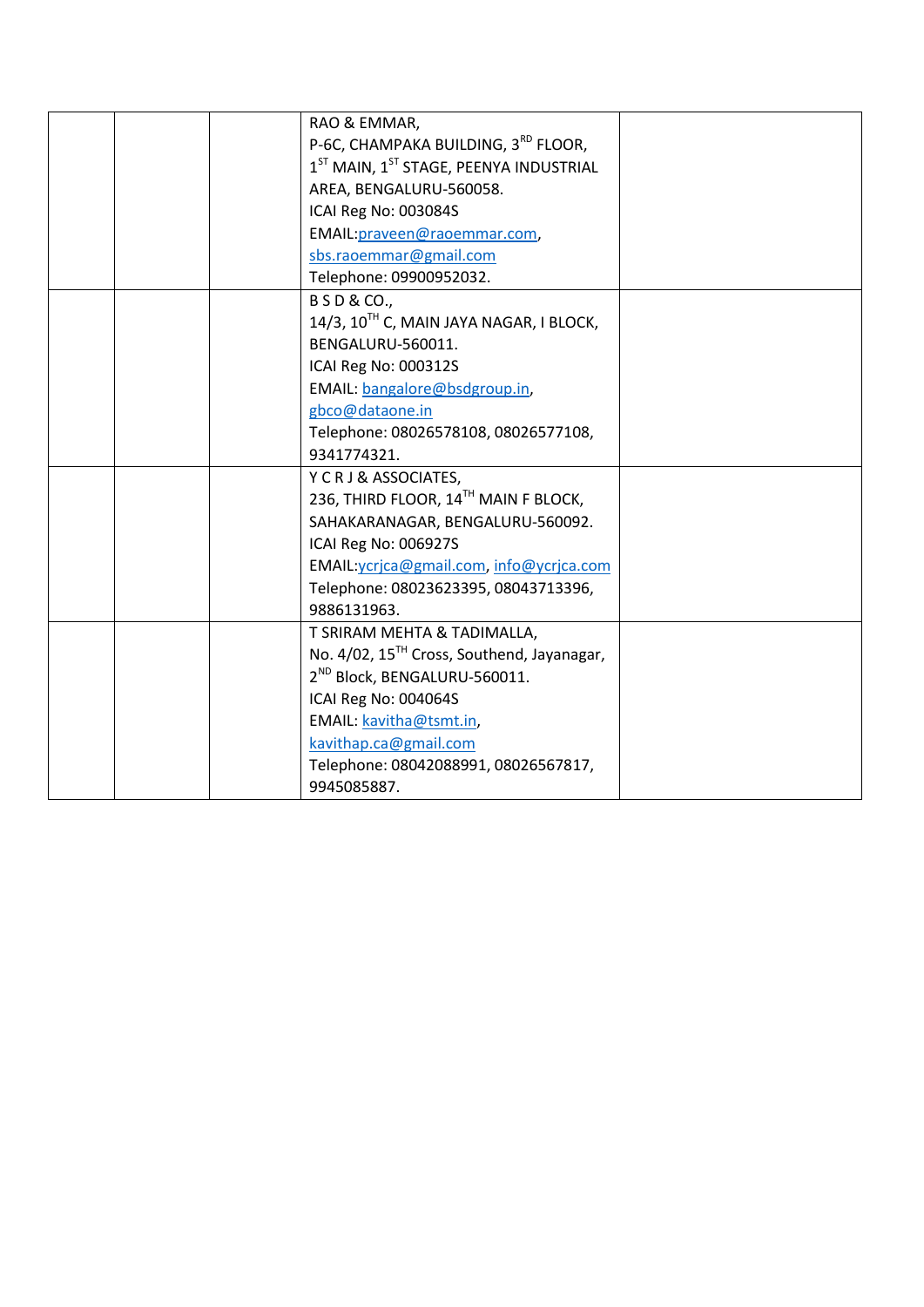| <b>S. No.</b>  | <b>State</b> | <b>District</b> | <b>Firms Details</b>               | <b>Remarks</b>     |
|----------------|--------------|-----------------|------------------------------------|--------------------|
|                |              |                 |                                    |                    |
| $\mathbf{1}$   | Maharashtra  | Akola           | AAAS & ASSOCIATES,                 |                    |
|                |              | (Amravati)      | FIRST FLOOR, BRAMHANAND            |                    |
|                |              |                 | <b>BUILDING,</b>                   |                    |
|                |              |                 | NEAR INCOME TAX OFFICE,            |                    |
|                |              |                 | AMBAPETH, AMRAVATI-444601.         |                    |
|                |              |                 | ICAI Reg No: 009648C               |                    |
|                |              |                 | EMAIL:sog20@live.com,              |                    |
|                |              |                 | tawariprashant@gmail.com           |                    |
|                |              |                 | Telephone: 9766911955, 9766094447. |                    |
|                |              |                 | KALOTI & LATHIYA,                  |                    |
|                |              |                 | PIMPLE COMPLEX, AMBAPETH,          |                    |
|                |              |                 | NEAR BAHETI HOSPITAL, AMRAVATI-    |                    |
|                |              |                 | 444601.                            |                    |
|                |              |                 | ICAI Reg No: 104589W               |                    |
|                |              |                 | EMAIL: kalotilathiya@gmail.com,    |                    |
|                |              |                 | mayur zanwar@yahoo.com             |                    |
|                |              |                 | Telephone: 07212673054,            |                    |
|                |              |                 | 07212677584, 9422855595.           |                    |
| $\overline{2}$ | Maharashtra  | Rahuri          | KANAKIYA & MEHTA ASSOCIATES,       | cakm2007@gmail.com |
|                |              | (Ahmednagar)    | 35, VARAD ESTATE, NEAR SWAMI       |                    |
|                |              |                 | SAMARTH MANDIR,                    |                    |
|                |              |                 | NAGAR-MANMAD ROAD,                 |                    |
|                |              |                 | AHMEDNAGAR-414001.                 |                    |
|                |              |                 | ICAI Reg No: 104702W               |                    |
|                |              |                 | EMAIL:mmbhalgat@gmail.com,         |                    |
|                |              |                 | munot_abhilash@rediffmail.com      |                    |
|                |              |                 | Telephone: 02412340745,            |                    |
|                |              |                 | 02412324884, 9422220591.           |                    |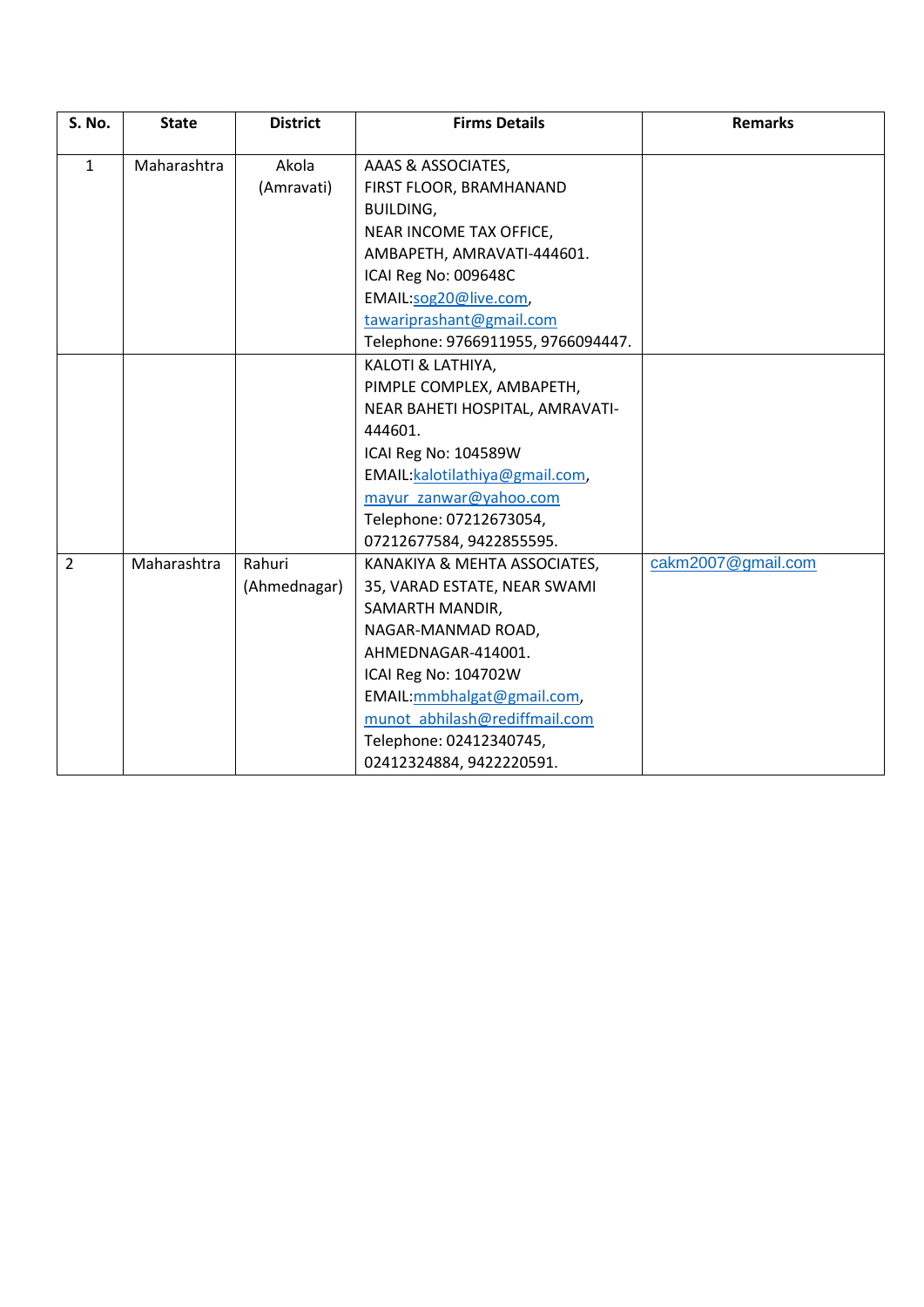| <b>S. No.</b> | <b>State</b> | <b>District</b> | <b>Firms Details</b>                                                  | <b>Remarks</b> |
|---------------|--------------|-----------------|-----------------------------------------------------------------------|----------------|
| $\mathbf{1}$  | Orissa       | Bhubaneshwar    | LALDASH & CO.,                                                        |                |
|               |              |                 | PLOT NO. 1882, 2 <sup>ND</sup> FLOOR,                                 |                |
|               |              |                 | NILAKANTHA NAGAR, UNIT-8,                                             |                |
|               |              |                 | NAYAPALLY, BHUBANESHWAR-751012.                                       |                |
|               |              |                 | ICAI Reg No: 311147E                                                  |                |
|               |              |                 | EMAIL:dashbijaya62@hotmail.com,                                       |                |
|               |              |                 | subhransu1979@gmail.com                                               |                |
|               |              |                 | Telephone: 06742561638,                                               |                |
|               |              |                 | 06742562638, 9937020638.                                              |                |
|               |              |                 | TEJ RAJ & PAL,                                                        |                |
|               |              |                 | PLOT NO. 1278/2256/4294, GOVINDA                                      |                |
|               |              |                 |                                                                       |                |
|               |              |                 | PRASAD, BOMIKHAL, BEHIND EKAMRA                                       |                |
|               |              |                 | TALKIES, BHUBANESHWAR-751010.                                         |                |
|               |              |                 | ICAI Reg No: 304124E                                                  |                |
|               |              |                 | EMAIL:tejrajpalca@gmail.com,<br>tejrajpal@yahoo.co.in                 |                |
|               |              |                 |                                                                       |                |
|               |              |                 | Telephone: 06746509998,                                               |                |
|               |              |                 | 06802225691, 9437167383.                                              |                |
|               |              |                 | SCM ASSOCIATES,                                                       |                |
|               |              |                 | 98, KHARVEL NAGAR, KESHARI TALKIES<br>COMPLEX, 1 <sup>ST</sup> FLOOR, |                |
|               |              |                 |                                                                       |                |
|               |              |                 | BHUBANESHWAR-751001.                                                  |                |
|               |              |                 | ICAI Reg No: 314173E                                                  |                |
|               |              |                 | EMAIL:scmca1986@gmail.com,                                            |                |
|               |              |                 | scm ca@yahoo.in                                                       |                |
|               |              |                 | Telephone: 06742390054,                                               |                |
|               |              |                 | 06742390135, 9437040732.                                              |                |
|               |              |                 | S R B & ASSOCIATES,<br>5 <sup>TH</sup> FLOOR, IDCO TOWERS, JANPATH,   |                |
|               |              |                 |                                                                       |                |
|               |              |                 | BHUBANESHWAR-751022.                                                  |                |
|               |              |                 | ICAI Reg No: 310009E                                                  |                |
|               |              |                 | EMAIL:bhadra.srb@gmail.com,                                           |                |
|               |              |                 | srbbbsr@rediffmail.com                                                |                |
|               |              |                 | Telephone: 06742545880,                                               |                |
|               |              |                 | 06742546461, 9437046461.                                              |                |
|               |              |                 | C K PRUSTY & ASSOCIATES,                                              |                |
|               |              |                 | 10, RAJARANI COLONY, TANKAPANI                                        |                |
|               |              |                 | ROAD, BHUBANESHWAR-751014.                                            |                |
|               |              |                 | ICAI Reg No: 323220E                                                  |                |
|               |              |                 | EMAIL:ckprusty@gmail.com,                                             |                |
|               |              |                 | ckprusty@ckpa.org                                                     |                |
|               |              |                 | Telephone: 06742433184,                                               |                |
|               |              |                 | 03324202487, 9437044882.                                              |                |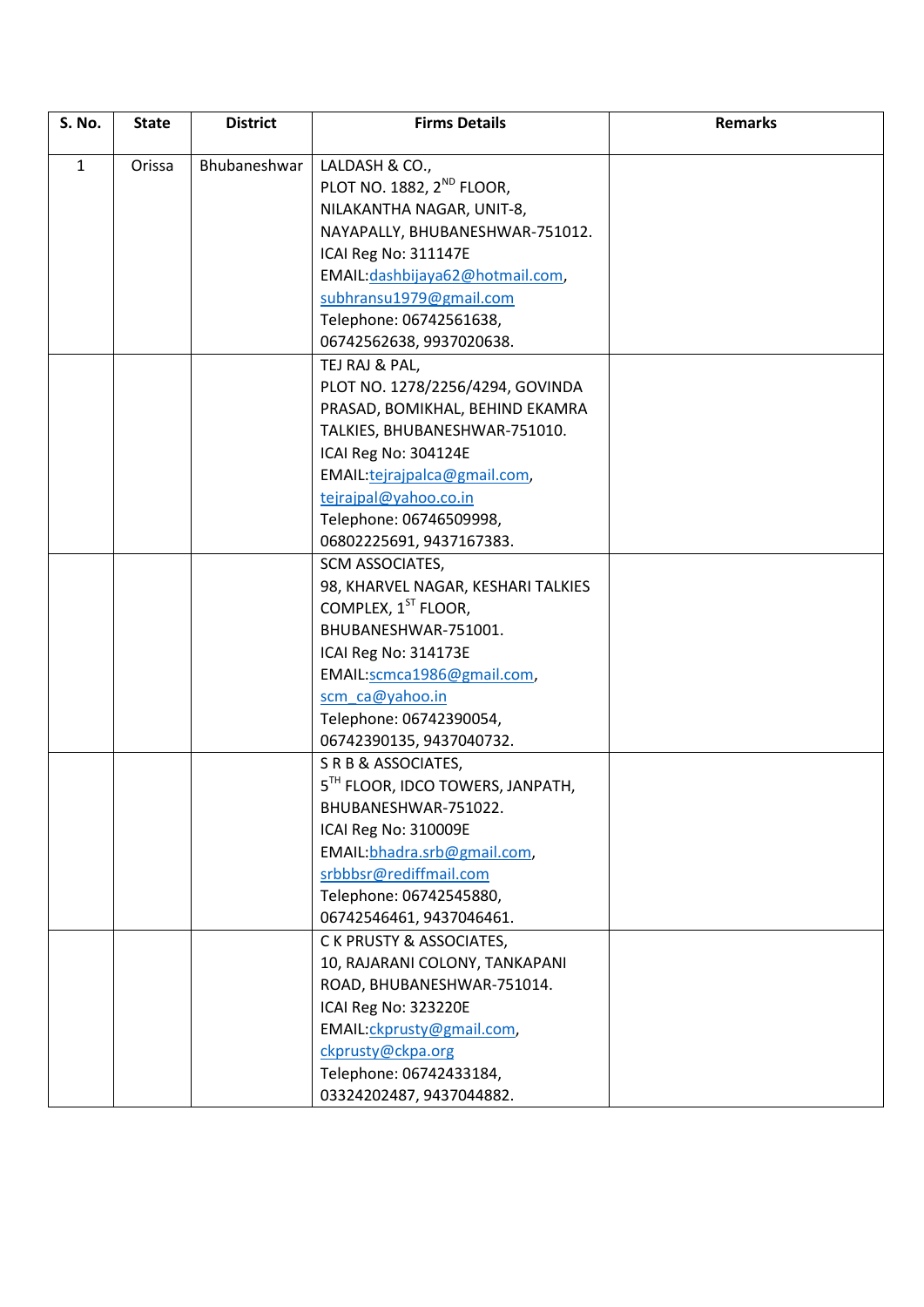|  | O M KEJRIWAL & CO.,                |  |
|--|------------------------------------|--|
|  | A-17/10, NILAGIRI NIWAS, NEAR S.P. |  |
|  | VIGILANCE OFFICE, SURYA NAGAR,     |  |
|  | BHUBANESHWAR-751003.               |  |
|  | ICAI Reg No: 314144E               |  |
|  | EMAIL: ho@omkandco.com,            |  |
|  | swatikejriwal19@gmail.com          |  |
|  | Telephone: 06742397025,            |  |
|  | 06742397227, 9861141730.           |  |
|  | B N MISRA & CO.,                   |  |
|  | S-29, MAITRI VIHAR, PHASE - II,    |  |
|  | INFRONT OF TECH MAHINDRA,          |  |
|  | BHUBANESHWAR-751023.               |  |
|  | ICAI Reg No: 321095E               |  |
|  | EMAIL: bnmisraco@yahoo.co.in,      |  |
|  | bnmisraco@rediffmail.com           |  |
|  | Telephone: 06742302776,            |  |
|  | 06742303063, 9437029398.           |  |
|  | A K SABAT & CO.,                   |  |
|  | A/348, SAHID NAGAR,                |  |
|  | BHUBANESHWAR-751007.               |  |
|  | ICAI Reg No: 321012E               |  |
|  | EMAIL:aksabatco@gmail.com,         |  |
|  | aksabatandco@yahoo.in              |  |
|  | Telephone: 6742548264, 6742549383, |  |
|  | 9337117033.                        |  |
|  | PATRO & CO.,                       |  |
|  | 3RD FLOOR, JAN PATH TOWER, ASHOK   |  |
|  | NAGAR, BHUBANESHWAR-751009.        |  |
|  | ICAI Reg No: 310100E               |  |
|  | EMAIL: patroco@gmail.com,          |  |
|  | patroco@rediffmail.com             |  |
|  | Telephone: 06742532471,            |  |
|  | 06742532472, 9437022472.           |  |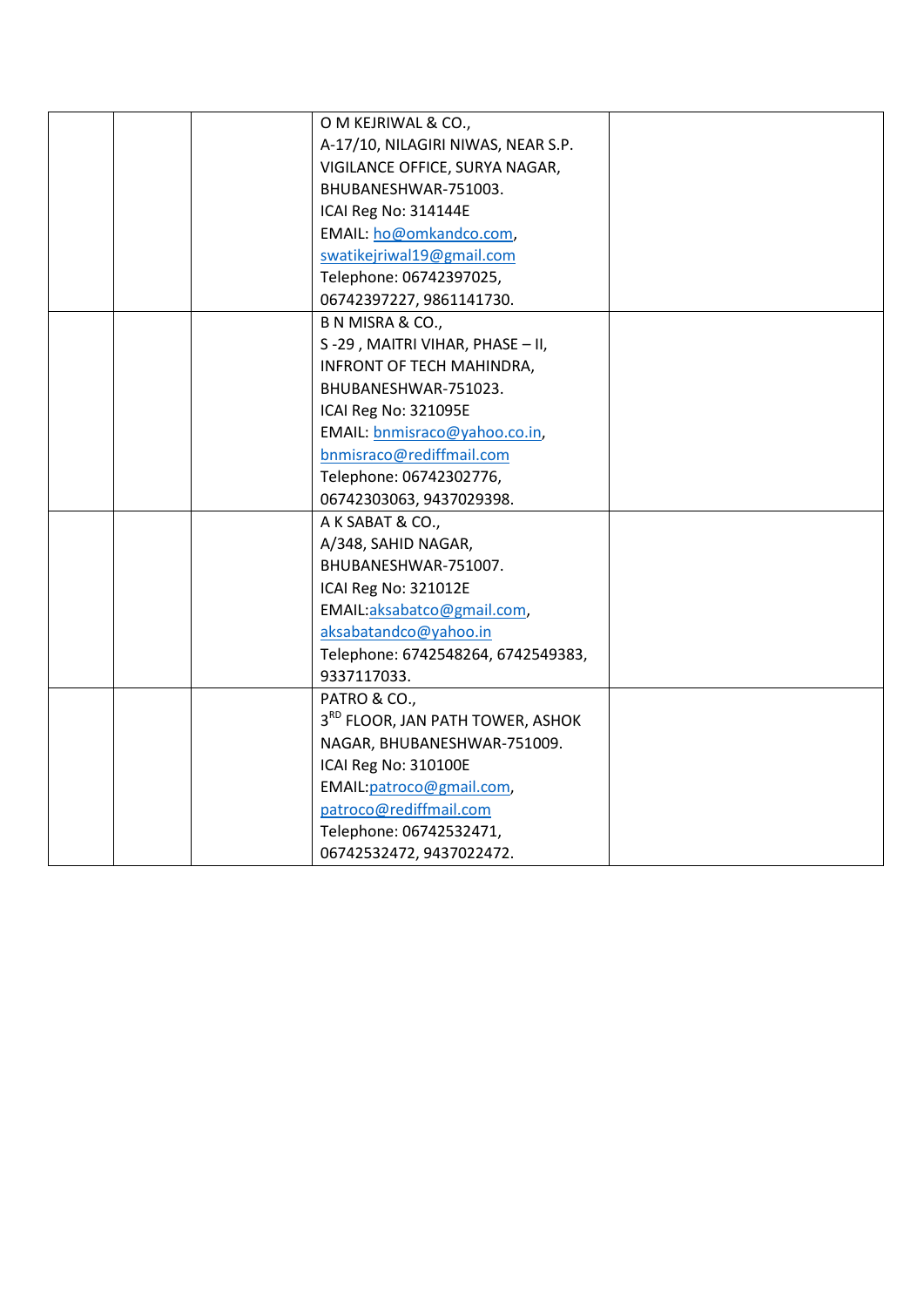| <b>S. No.</b> | <b>State</b> | <b>District</b> | <b>Firms Details</b>                 | <b>Remarks</b> |
|---------------|--------------|-----------------|--------------------------------------|----------------|
|               |              |                 |                                      |                |
| 1             | Punjab       | Ludhiana        | <b>VIKAS GARG &amp; ASSOCIATES,</b>  |                |
|               |              |                 | B-1-1185, SATSANG ROAD, CIVIL LINES, |                |
|               |              |                 | LUDHIANA-141001.                     |                |
|               |              |                 | ICAI Reg No: 014283N                 |                |
|               |              |                 | EMAIL: vishalgargca@gmail.com,       |                |
|               |              |                 | vikasgargca@yahoo.co.in              |                |
|               |              |                 | Telephone: 9814133353, 01612446075,  |                |
|               |              |                 | 9814133353.                          |                |
|               |              |                 | JASMINDER SINGH & ASSOCIATES,        |                |
|               |              |                 | 3-D, SURYA KIRAN COMPLEX, 92, THE    |                |
|               |              |                 | MALL, LUDHIANA-141001.               |                |
|               |              |                 | ICAI Reg No: 016192n                 |                |
|               |              |                 | EMAIL:jasingh123@yahoo.co.in,        |                |
|               |              |                 | cajasmindersingh@gmail.com           |                |
|               |              |                 | Telephone: 01614636550, 01615084550, |                |
|               |              |                 | 9814160550.                          |                |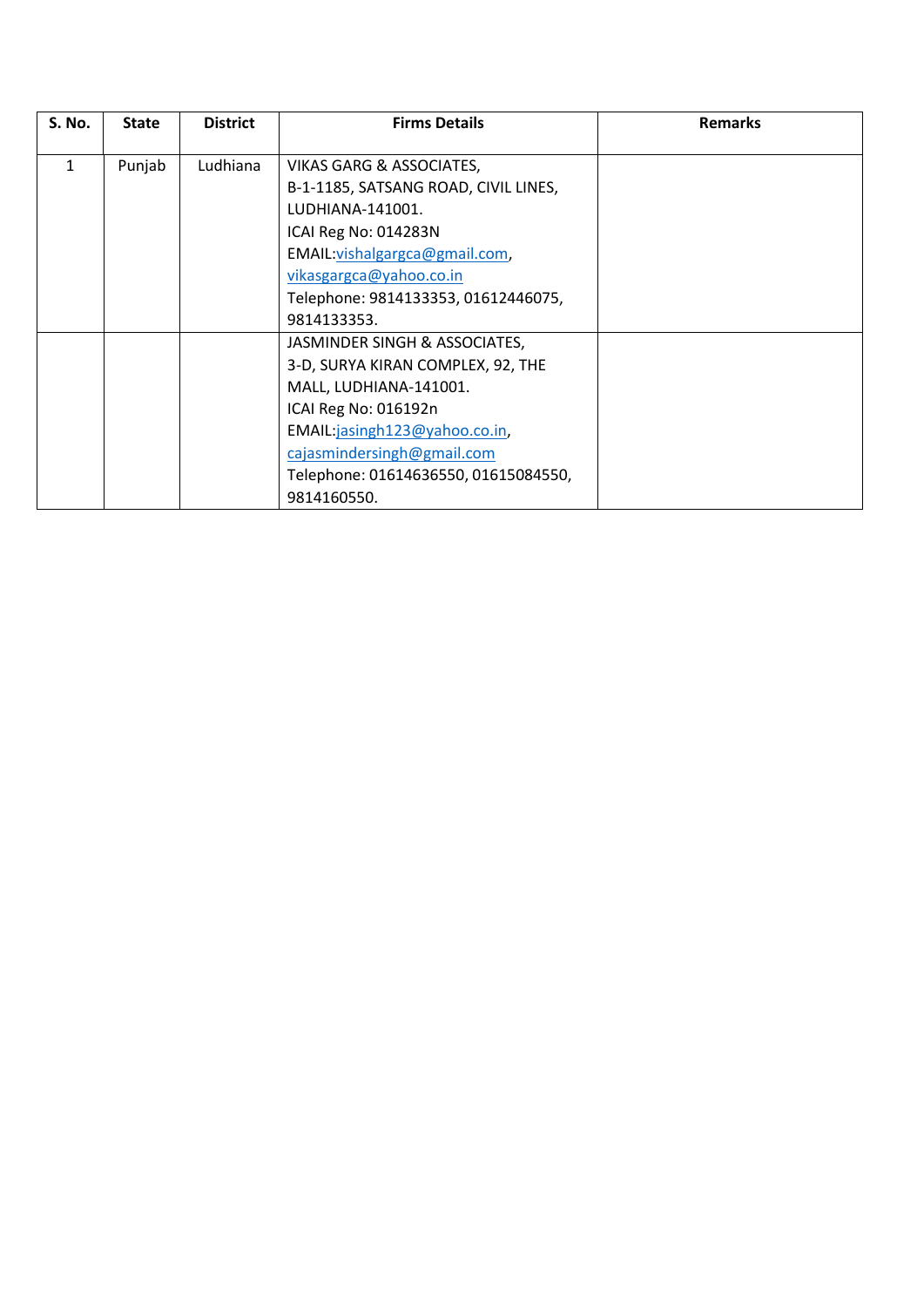| <b>S. No.</b> | <b>State</b> | <b>District</b> | <b>Firms Details</b>                                        | <b>Remarks</b> |
|---------------|--------------|-----------------|-------------------------------------------------------------|----------------|
|               |              |                 |                                                             |                |
| $\mathbf{1}$  | Rajasthan    | Bikaner         | H M SINGHVI & CO.,                                          |                |
|               |              | (Jaipur)        | ABOVE SHOP NO. 350, JOHARI BAZAR,<br>JAIPUR-302003.         |                |
|               |              |                 | ICAI Reg No: 001032C                                        |                |
|               |              |                 |                                                             |                |
|               |              |                 | EMAIL: ca.mehtavijay1@gmail.com,<br>rashu 82_24@yahoo.co.in |                |
|               |              |                 | Telephone: 01414008003, 01412565709,                        |                |
|               |              |                 | 9928798080.                                                 |                |
|               |              |                 | GHIYA & CO.,                                                |                |
|               |              |                 | GHIYA HOSPITAL COMPLEX, SECTOR 12,                          |                |
|               |              |                 | MALVIYA NAGAR, JAIPUR-302017.                               |                |
|               |              |                 | ICAI Reg No: 001088c                                        |                |
|               |              |                 | EMAIL: ghiyaandco@yahoo.co.in,                              |                |
|               |              |                 | gupta.shubham84@gmail.com                                   |                |
|               |              |                 | Telephone: 0141-2554483, 9351555671.                        |                |
|               |              |                 | DRMOHNOT & CO.,                                             |                |
|               |              |                 | NAKSHTRA PRIDE, B-1, C-35-A,                                |                |
|               |              |                 | LAJPAT MARG, C-SCHEME, JAIPUR-302001.                       |                |
|               |              |                 | ICAI Reg No: 001388C                                        |                |
|               |              |                 | EMAIL: drmohnot@hotmail.com,                                |                |
|               |              |                 | vipin kanoongo@yahoo.co.in                                  |                |
|               |              |                 | Telephone: 01412379413, 01412369885,                        |                |
|               |              |                 | 9828672555.                                                 |                |
|               |              |                 | GARG NARENDRA & ASSOCIATES,                                 |                |
|               |              |                 | 109-110, SHIVGYAN AVENUE, 2, YUDISTHER                      |                |
|               |              |                 | MARG, C-SCHEME, JAIPUR-302005.                              |                |
|               |              |                 | ICAI Reg No: 008712C                                        |                |
|               |              |                 | EMAIL: nkg@gna-ca.com,                                      |                |
|               |              |                 | gargnkg@yahoo.co.in                                         |                |
|               |              |                 | Telephone: 1412222021, 1412223021,                          |                |
|               |              |                 | 9001896612.                                                 |                |
|               |              |                 | SURENDER K GOYAL & CO.,                                     |                |
|               |              |                 | 310, MUKHIJA CHAMBERS, OPP. RAYMONDS                        |                |
|               |              |                 | SHOW ROOM, M. I. ROAD, JAIPUR-302001.                       |                |
|               |              |                 | ICAI Reg No: 005856c                                        |                |
|               |              |                 | EMAIL: skj_11@rediffmail.com,                               |                |
|               |              |                 | suren1115@gmail.com                                         |                |
|               |              |                 | Telephone: 01414105625, 01414105625,                        |                |
|               |              |                 | 9829015625.                                                 |                |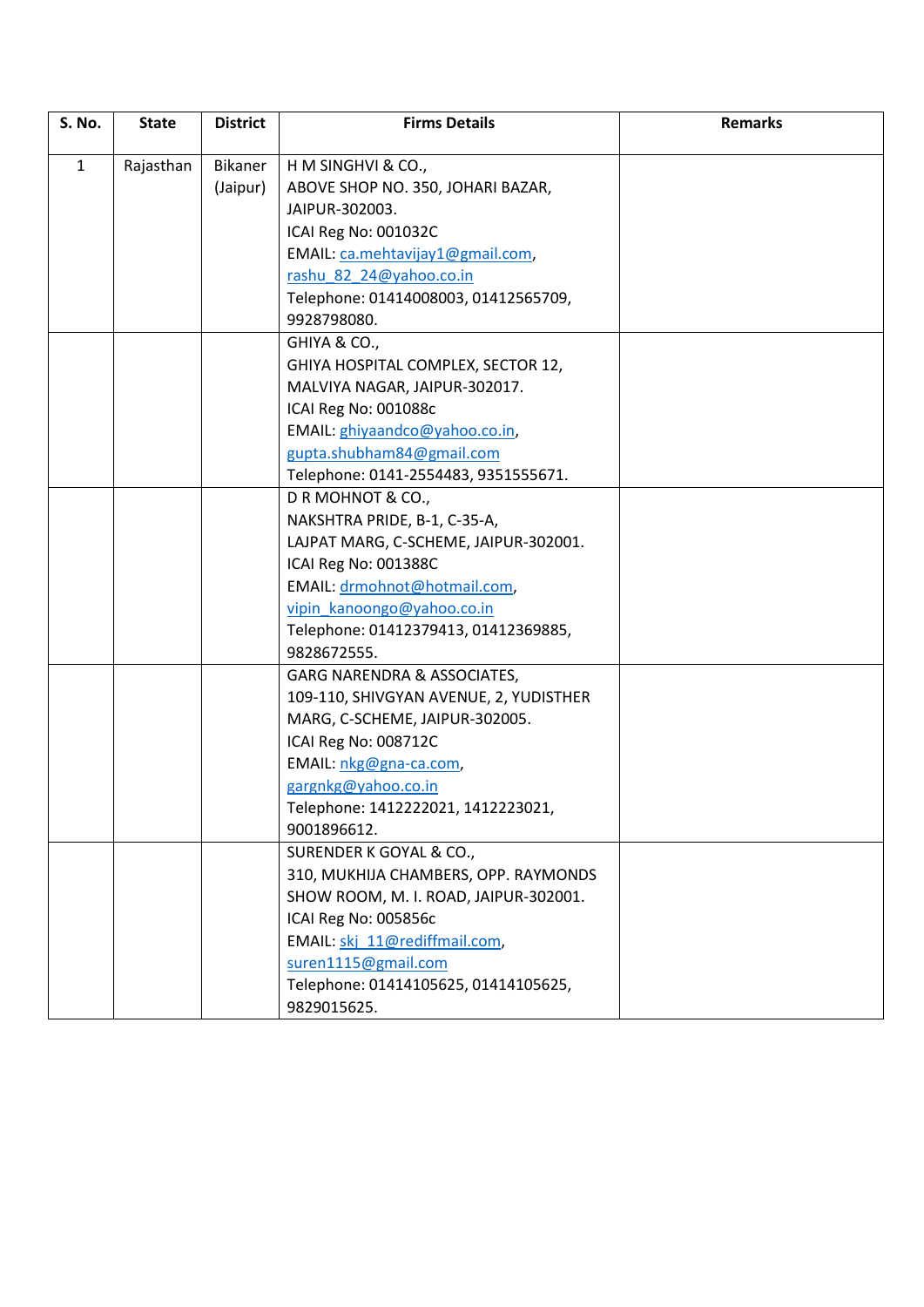| $\overline{2}$ | Rajasthan | Jodhpur | R G MAHESHWARY & CO.,                     |  |
|----------------|-----------|---------|-------------------------------------------|--|
|                |           |         | JODHPUR TYRE STREET, BAKHATAWAR MAL JI    |  |
|                |           |         | KA BAGH, CHOPASANI ROAD, JODHPUR-         |  |
|                |           |         | 342001.                                   |  |
|                |           |         | ICAI Reg No: 012124C                      |  |
|                |           |         | EMAIL:sudhir3160@gmail.com,               |  |
|                |           |         | rmco3160@yahoo.com                        |  |
|                |           |         | Telephone: 02912645394, 02912434122,      |  |
|                |           |         | 9414130821.                               |  |
| $\overline{3}$ | Rajasthan | Kota    | A B M & CO.,                              |  |
|                |           |         | DAINIK NAVJYOTI PRESS ROAD, NEAR DOSHI    |  |
|                |           |         | COAL, CHHAWANI, KOTA 324007.              |  |
|                |           |         | ICAI Reg No: 006266C                      |  |
|                |           |         | EMAIL:ajay ca99@hotmail.com,              |  |
|                |           |         | taxguruashok@gmail.com                    |  |
|                |           |         | Telephone: 07442361226, 01412236483,      |  |
|                |           |         | 9829036122.                               |  |
| 4              | Rajasthan | Udaipur | NENAWATI & ASSOCIATES,                    |  |
|                |           |         | 14-15, BRIJ VIHAR, PULLA, UDAIPUR-313001. |  |
|                |           |         | ICAI Reg No: 002148C                      |  |
|                |           |         | EMAIL: nenawati2011@gmail.com,            |  |
|                |           |         | nenawatics@yahoo.co.in                    |  |
|                |           |         | Telephone: 02942980948, 9414166948.       |  |
|                |           |         | NYATI MUNDRA & CO.,                       |  |
|                |           |         | 52, ASHOK NAGAR, UDAIPUR-313001.          |  |
|                |           |         | ICAI Reg No: 008153C                      |  |
|                |           |         | EMAIL:nyatimundraco@gmail.com,            |  |
|                |           |         | nyatimundra@yahoo.com                     |  |
|                |           |         | Telephone: 02942412111, 01472240565,      |  |
|                |           |         | 9414111446.                               |  |
|                |           |         | S C AJMERA & CO.,                         |  |
|                |           |         | 18, TECHNOCRAT HOUSING SOCIETY,           |  |
|                |           |         | MOTI MAGRI SCHEME, UDAIPUR-313001.        |  |
|                |           |         | ICAI Reg No: 002908C                      |  |
|                |           |         | EMAIL:sca_ca@yahoo.com,                   |  |
|                |           |         | ajmerasc@gmail.com                        |  |
|                |           |         | Telephone: 02942425057, 02943291195,      |  |
|                |           |         | 9414168501.                               |  |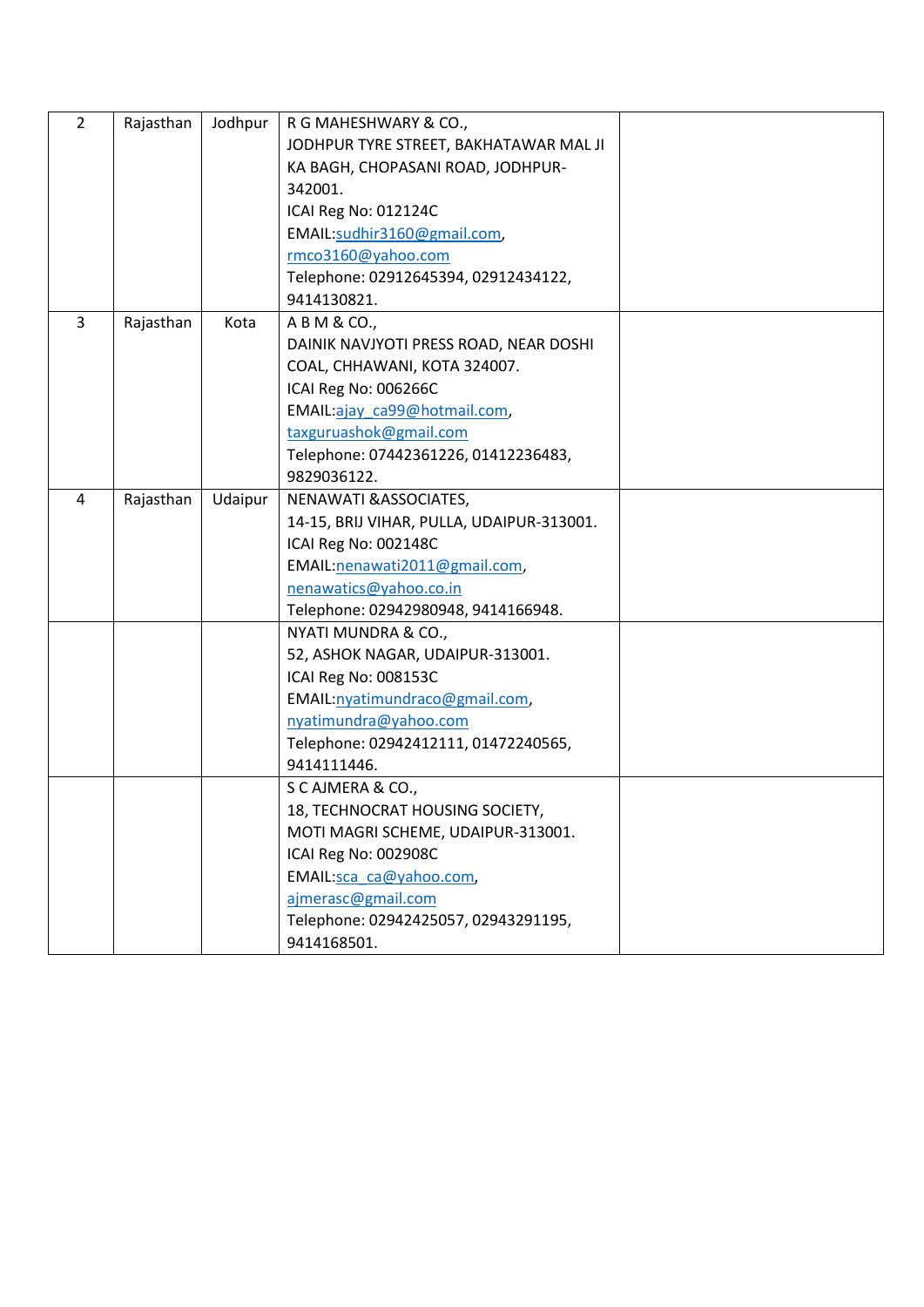| <b>S. No.</b> | <b>State</b>      | <b>District</b> | <b>Firms Details</b>                                                                                                                                                                                                                                                       | <b>Remarks</b>                                |
|---------------|-------------------|-----------------|----------------------------------------------------------------------------------------------------------------------------------------------------------------------------------------------------------------------------------------------------------------------------|-----------------------------------------------|
| $\mathbf{1}$  | <b>Tamil Nadu</b> | Chennai         | MAHARAJ N R SURESH AND CO.,<br>9/5, SECOND LANE, SECOND MAIN<br>ROAD, TRUSTPURAM, KODAMBAKKAM,<br>CHENNAI-600024.<br>ICAI Reg No: 001931S<br>EMAIL:sureshgreen@gmail.com,<br>nrjayadevan@mnrs.co.in<br>Telephone: 04424837583, 04424801322,<br>9444048375                  |                                               |
|               |                   |                 | M K DANDEKER & CO.,<br>NEW NO. 185/OLD NO. 100, 2 <sup>ND</sup> FLOOR,<br>POONAMALLEE HIGH ROAD, KILPAUK,<br>CHENNAI-600010.<br>ICAI Reg No: 000679S<br>EMAIL: poosaidurai@mkdandeker.com,<br>poosaidurai@gmail.com<br>Telephone: 04443514233, 04443514232,<br>9843693466. |                                               |
|               |                   |                 | G BALU ASSOCIATES LLP,<br>NO. 123, JAMMI BUILDINGS,<br>ROYAPETTAH HIGH RD., MYLAPORE,<br>CHENNAI-600004.<br>ICAI Reg No: 000376S<br>EMAIL: rajagopalan@gbaca.in,<br>rravifca@gmail.com<br>Telephone: 04424663800, 04424663900,<br>9840087857.                              |                                               |
|               |                   |                 | A V DEVEN & CO.,<br>FLAT E, THIRD FLOOR, NU TECH JANAKI,<br>No. 9/OLD No. 1, 27TH STREET, ASHOK<br>NAGAR, CHENNAI-600083.<br>ICAI Reg No: 000726S<br>EMAIL:avd3@vsnl.com,<br>raghu94@hotmail.com<br>Telephone: 04424743394, 04424743395,<br>9841042994.                    |                                               |
|               |                   |                 | K GOPAL RAO & CO.,<br>NEW NO. 21, OLD NO. 9/1, MOOSA<br>STREET, T. NAGAR, CHENNAI-600017.<br>ICAI Reg No: 000956S<br>EMAIL:kgrcas@gmail.com,<br>madan@kgrca.in<br>Telephone: 04445522032, 04442128955,<br>9840053053.                                                      | Telephone: 25342563, 42129770,<br>9840873269. |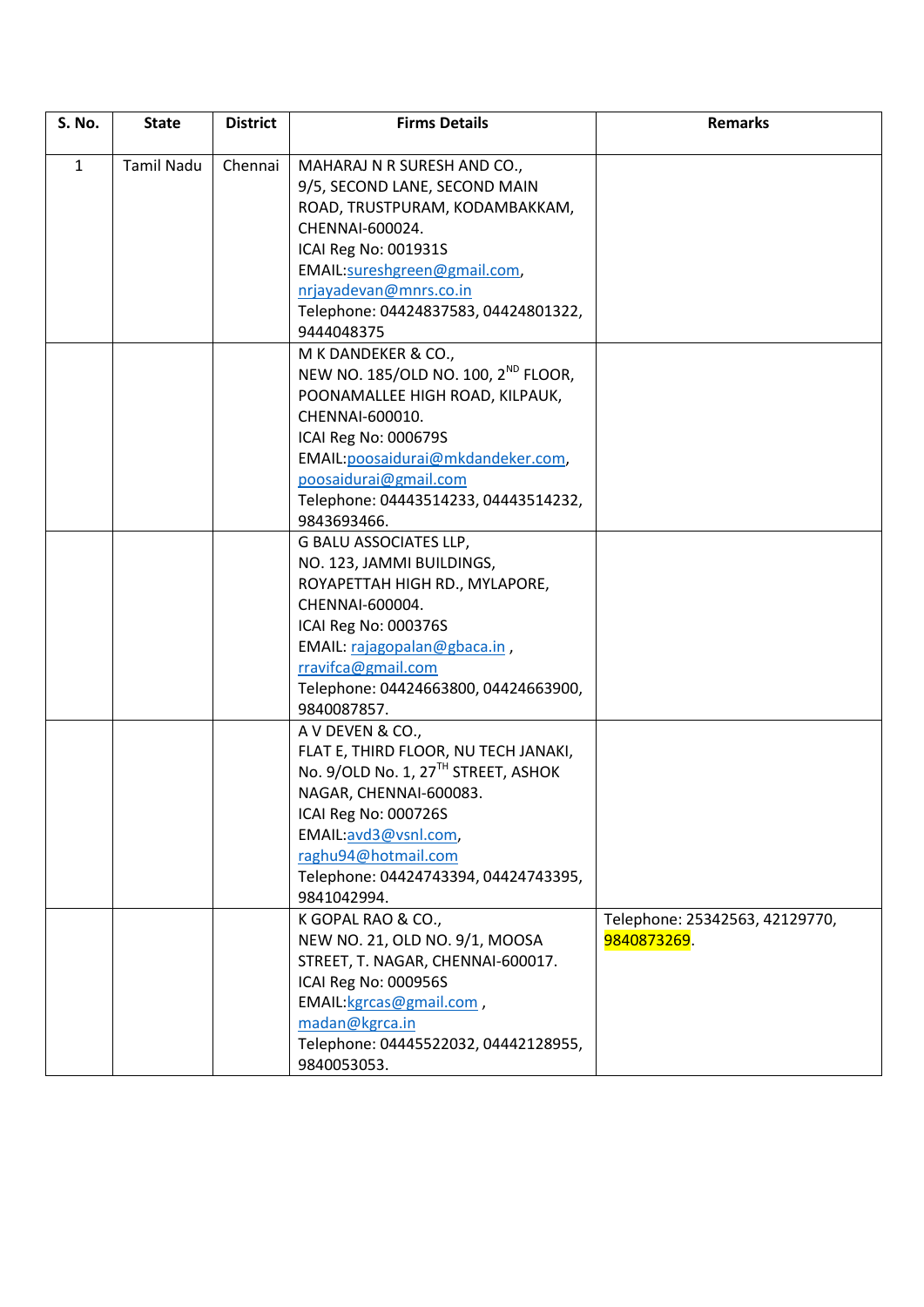|  | R BUPATHY & CO.,                     |  |
|--|--------------------------------------|--|
|  | VIBGYOR, FIRST FLOOR, 139,           |  |
|  | KODAMBAKKAM HIGH ROAD,               |  |
|  | NUNGAMBAKKAM, CHENNAI-600034.        |  |
|  | ICAI Reg No: 000525S                 |  |
|  | EMAIL: partners@rbco1976.com,        |  |
|  | rambup51@gmail.com                   |  |
|  | Telephone: 04428278300, 04428277590, |  |
|  | 9884089600.                          |  |
|  | A JOHN MORIS & CO.,                  |  |
|  | #5, LAKHSMIPURAM FIRST STREET,       |  |
|  | DEIVASIGAMANI ROAD, ROYAPETTAH,      |  |
|  | CHENNAI-600014.                      |  |
|  | ICAI Reg No: 007220S                 |  |
|  | EMAIL:ajohnmoris@gmail.com,          |  |
|  | ajohnmoris@ajohnmoris.com            |  |
|  | Telephone: 04428116003, 04428116004, |  |
|  | 9444040332.                          |  |
|  | VARDHAMAN & CO.,                     |  |
|  | NEW NO.12, KRISHNA STREET,           |  |
|  | T.NAGAR, CHENNAI-600017.             |  |
|  | ICAI Reg No: 004522S                 |  |
|  | EMAIL: vardhaman 1973@hotmail.com,   |  |
|  | abhabj@gmail.com                     |  |
|  | Telephone: 04424344627, 04424342596, |  |
|  | 9840136801.                          |  |
|  | SANKARAN & KRISHNAN,                 |  |
|  | 1E, MARBLE ARCH APARTMENTS,          |  |
|  | 4-5, BISHOP WALLERS AVENUE,          |  |
|  | EAST MYLAPORE, CHENNAI-600004.       |  |
|  | ICAI Reg No: 003582S                 |  |
|  | EMAIL: sk@sankrish.ind.in,           |  |
|  | chandransankaran@gmail.com           |  |
|  | Telephone: 044 24990722, 044         |  |
|  | 24990723, 9840155705.                |  |
|  | PADMANABHAN RAMANI &                 |  |
|  | RAMANUJAM,                           |  |
|  | 1F AARUDHRA, 15, HABIBULLAH ROAD,    |  |
|  | T. NAGAR, CHENNAI-600017.            |  |
|  | ICAI Reg No: 002510S                 |  |
|  | EMAIL: ramanujam@edatainfotech.com,  |  |
|  | ramani58.n@gmail.com                 |  |
|  | Telephone: 04445502181, 04445502182, |  |
|  | 9940095555.                          |  |
|  |                                      |  |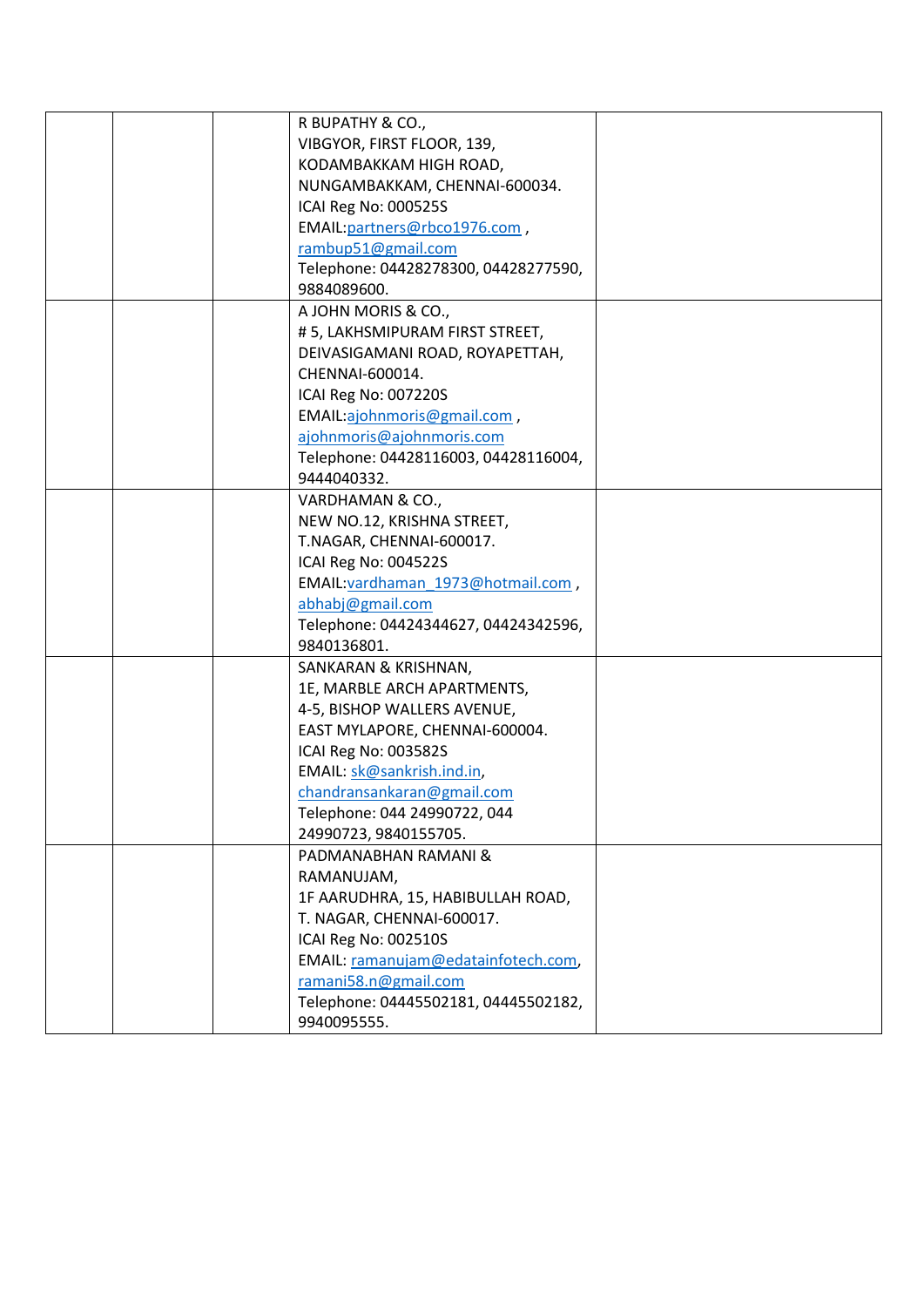|  | R V K S AND ASSOCIATES,              |  |
|--|--------------------------------------|--|
|  | 1/4, RANGAS, FOURTH MAIN ROAD,       |  |
|  | R.A. PURAM, CHENNAI-600028.          |  |
|  | ICAI Reg No: 008572S                 |  |
|  | EMAIL: Lks@rvkassociates.com,        |  |
|  | venkatr58@gmail.com                  |  |
|  | Telephone: 04424618778, 04424618740, |  |
|  | 9840114561.                          |  |
|  | S VENKATRAM & CO LLP,                |  |
|  | II FLOOR, 218, T.T.K. ROAD,          |  |
|  | ALWARPET, CHENNAI-600018.            |  |
|  | ICAI Reg No: 004656S                 |  |
|  | EMAIL: ssundarraman@svco.in,         |  |
|  | rvnathan@vsnl.com                    |  |
|  | Telephone: 04424992155, 04424992156, |  |
|  | 9444081585.                          |  |
|  | G NATESAN & CO.,                     |  |
|  | CHAMPAK MAHAL, 7/1 FOURTH STREET,    |  |
|  | ABIRAMAPURAM, CHENNAI-600018.        |  |
|  | ICAI Reg No: 002424S                 |  |
|  | EMAIL: jkmuralica@gmail.com,         |  |
|  | veeyem65@rediffmail.com              |  |
|  | Telephone: 04424991385, 04424995430, |  |
|  | 9443070401.                          |  |
|  | P S SUBRAMANIA IYER & CO.,           |  |
|  | JAYASHREE APARTMENTS,                |  |
|  | NEW NO. 60/OLD NO. 39, II MAIN ROAD, |  |
|  | R.A.PURAM, CHENNAI-600028.           |  |
|  | ICAI Reg No: 004104S                 |  |
|  | EMAIL: pss@pssca.in,                 |  |
|  | viswaca1@gmail.com                   |  |
|  | Telephone: 044-24353040, 044-        |  |
|  | 24353020, 9380246125.                |  |
|  | S SONNY ASSOCIATES,                  |  |
|  | 32, DEVI APARTMENTS, F. NO. 5/32,    |  |
|  | K K ROAD, VALMIKI NAGAR,             |  |
|  | THIRUVANMIYUR, CHENNAI-600041.       |  |
|  | ICAI Reg No: 003935S                 |  |
|  | EMAIL: ssonnyassociates@gmail.com,   |  |
|  | ssonnyassociates@yahoo.co.uk         |  |
|  | Telephone: 04424572422, 04424422433, |  |
|  | 9841035790.                          |  |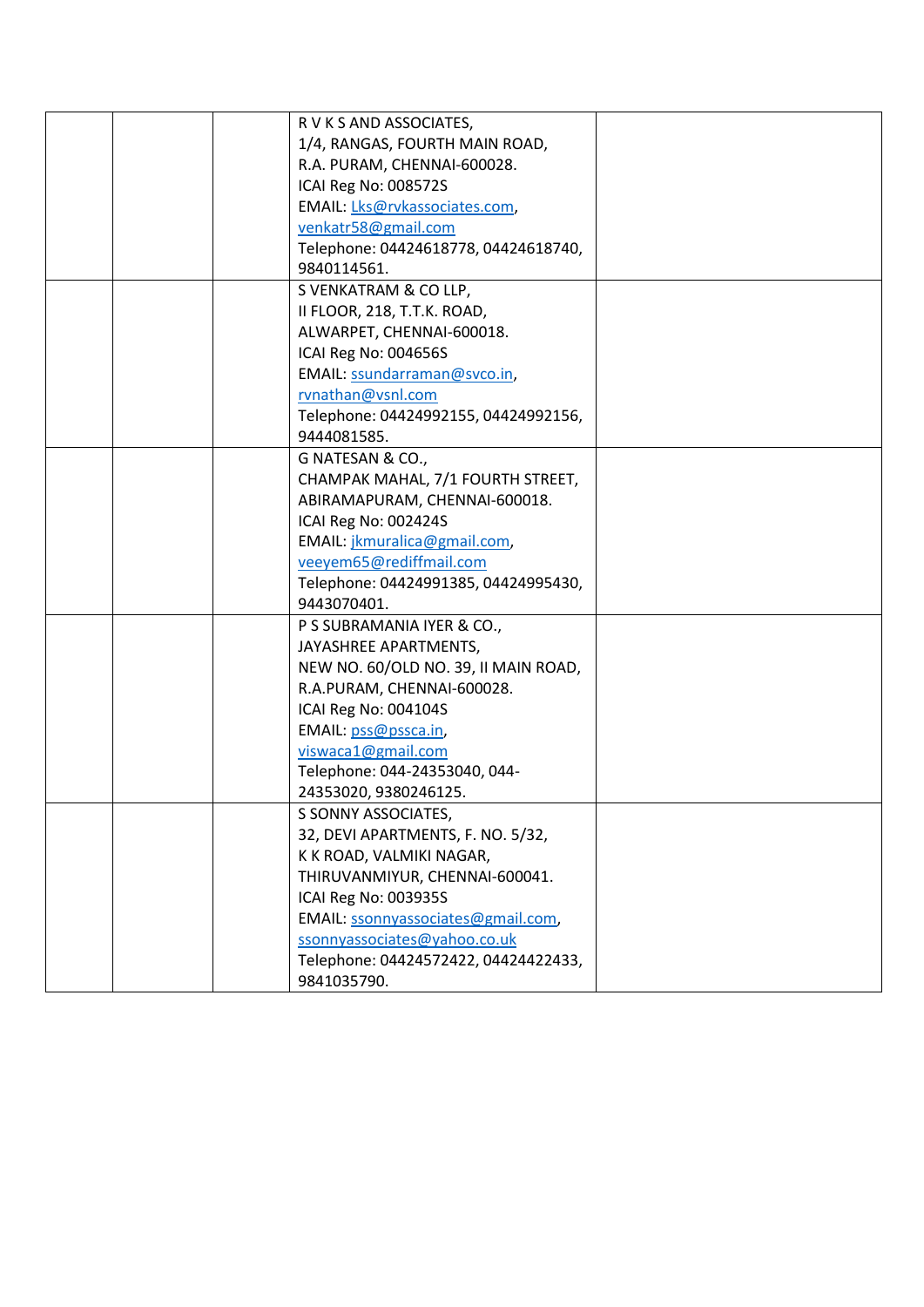|  | R SUBRAMANIAN AND COMPANY LLP,               |  |
|--|----------------------------------------------|--|
|  | NEW NO. 6/OLD NO. 36,                        |  |
|  | KRISHNASWAMY AVENUE,                         |  |
|  | LUZ MYLAPORE, CHENNAI-600004.                |  |
|  | ICAI Reg No: 004137S                         |  |
|  | EMAIL: rs@rscompany.co.in,                   |  |
|  | prakashrp71@yahoo.com                        |  |
|  | Telephone: 044 24992261, 044                 |  |
|  | 24991347, 9840922616.                        |  |
|  | NATRAJ ASSOCIATES,                           |  |
|  | NEW NO. 288/OLD NO. 264-B, T.T.K.            |  |
|  | ROAD, ALWARPET, CHENNAI-600018.              |  |
|  | ICAI Reg No: 002440S                         |  |
|  | EMAIL: nrajan99@gmail.com,                   |  |
|  | srsatish100@yahoo.com                        |  |
|  | Telephone: 04424990207, 04442162185,         |  |
|  | 9444081584.                                  |  |
|  | T G SUKUMARAN & CO.,                         |  |
|  | 12/22, II <sup>ND</sup> FLOOR, THIRUVENGADAM |  |
|  | STREET, RAJA ANNAMALAI PURAM,                |  |
|  | CHENNAI-600028.                              |  |
|  | ICAI Reg No: 009474S                         |  |
|  | EMAIL: tgsmaran@hotmail.com,                 |  |
|  | rachuri3r@gmail.com                          |  |
|  | Telephone: 04442815898, 04424953422,         |  |
|  | 9840038334.                                  |  |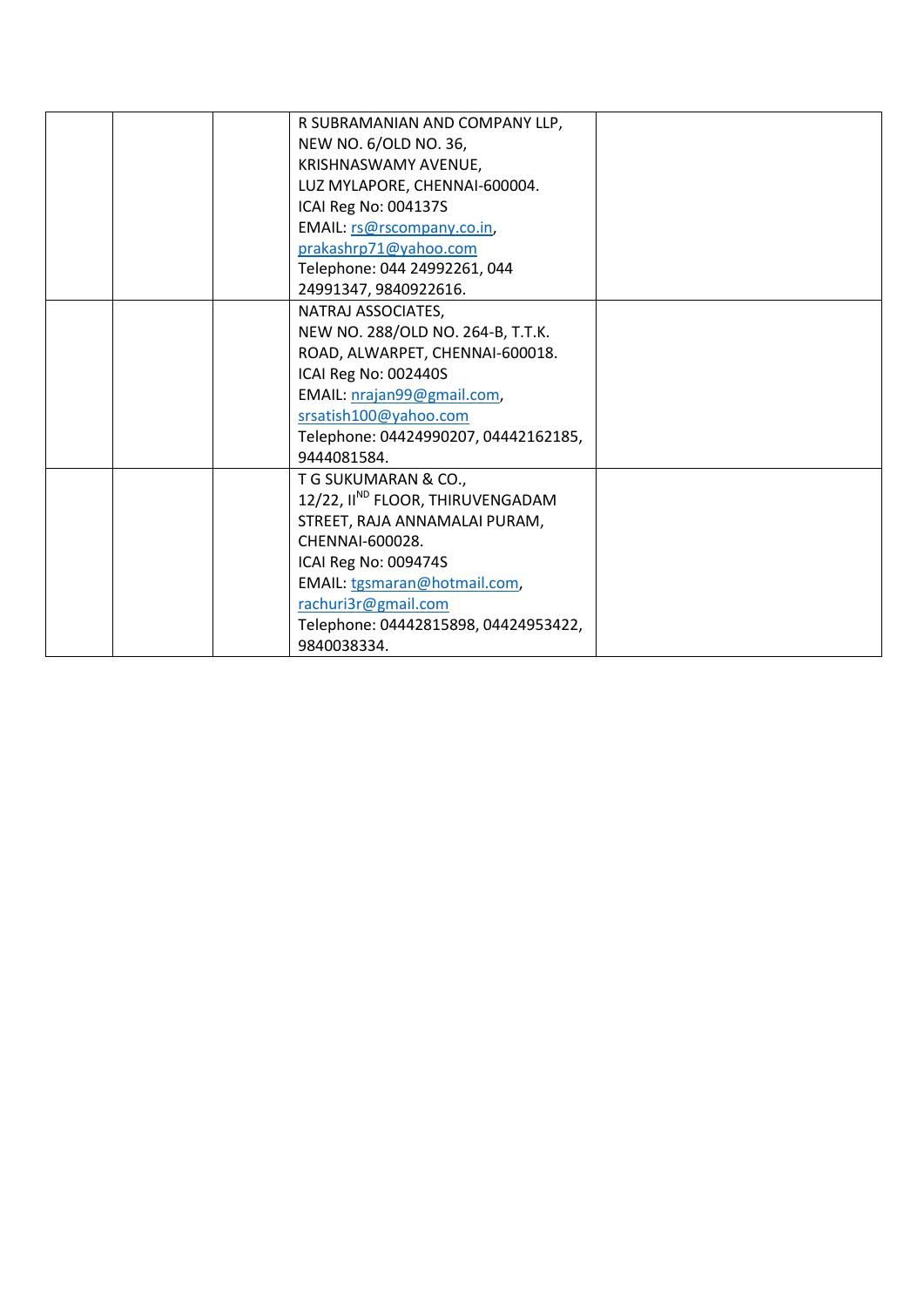| S. No.       | <b>State</b> | <b>District</b> | <b>Firms Details</b>                             | <b>Remarks</b> |
|--------------|--------------|-----------------|--------------------------------------------------|----------------|
| $\mathbf{1}$ | Telangana    | Hyderabad       | Y TIRUPATHAIAH & CO.,                            |                |
|              |              |                 | 2-2-1130/24/1/B/4, 2 <sup>ND</sup> FLOOR, INDIAN |                |
|              |              |                 | BANK BUILDING, NEW NALLAKUNTA                    |                |
|              |              |                 | SHIVAM ROAD, HYDERABAD-500044.                   |                |
|              |              |                 | ICAI Reg No: 004429S                             |                |
|              |              |                 | EMAIL: ytco2002@gmail.com,                       |                |
|              |              |                 | ytco2002@sify.com                                |                |
|              |              |                 | Telephone: 04027660993, 04032994688,             |                |
|              |              |                 | 9347052788.                                      |                |
|              |              |                 | M BHASKARA RAO & CO.,                            |                |
|              |              |                 | 5-D, 55 <sup>TH</sup> FLOOR, KAUTILYA, 6-3-652,  |                |
|              |              |                 | SOMAJIGUDA, HYDERABAD-500082.                    |                |
|              |              |                 | ICAI Reg No: 000459S                             |                |
|              |              |                 | EMAIL: mbr co@mbrc.co.in,                        |                |
|              |              |                 | vkmuralidhar@yahoo.com                           |                |
|              |              |                 | Telephone: 04023324119, 04023393900,             |                |
|              |              |                 | 9866662450.                                      |                |
|              |              |                 | $M$ S P R & CO.,                                 |                |
|              |              |                 | UNIT NO. 5, 4TH FLOOR, IMPERIAL                  |                |
|              |              |                 | TOWERS, BESIDE AMEERPET METRO                    |                |
|              |              |                 | STATION, AMEERPET, HYDERABAD-                    |                |
|              |              |                 | 500016.                                          |                |
|              |              |                 | ICAI Reg No: 010152S                             |                |
|              |              |                 | EMAIL:msprco@gmail.com,                          |                |
|              |              |                 | rajesh@mspr.co.in                                |                |
|              |              |                 | Telephone: 040 23747444, 040                     |                |
|              |              |                 | 23757444, 9989017444.                            |                |
|              |              |                 | NIRANJAN & NARAYAN,                              |                |
|              |              |                 | FIRST FLOOR, H NO: 7-1-28/1/A/21, 21,            |                |
|              |              |                 | PARK AVENUE COLONY, SHYAMKARAN                   |                |
|              |              |                 | ROAD, AMEERPET, HYDERABAD-500016.                |                |
|              |              |                 | ICAI Reg No: 005899S                             |                |
|              |              |                 | EMAIL:caniranjan@yahoo.com,                      |                |
|              |              |                 | caniranjan@nncas.com                             |                |
|              |              |                 | Telephone: 040-29806074, 9490189487,             |                |
|              |              |                 | 9849554040.                                      |                |
|              |              |                 | KRISHNA & PRASAD,                                |                |
|              |              |                 | 26, GROUND FLOOR, RBVR REDDY                     |                |
|              |              |                 | HOSTEL COMPLEX, TILAK ROAD,                      |                |
|              |              |                 | ABIDS, HYDERABAD-500001.                         |                |
|              |              |                 | ICAI Reg No: 001460S                             |                |
|              |              |                 | EMAIL: blnphani@hotmail.com,                     |                |
|              |              |                 | bypcahyd@gmail.com                               |                |
|              |              |                 | Telephone: 04024753171, 04024767758,             |                |
|              |              |                 | 9849029809.                                      |                |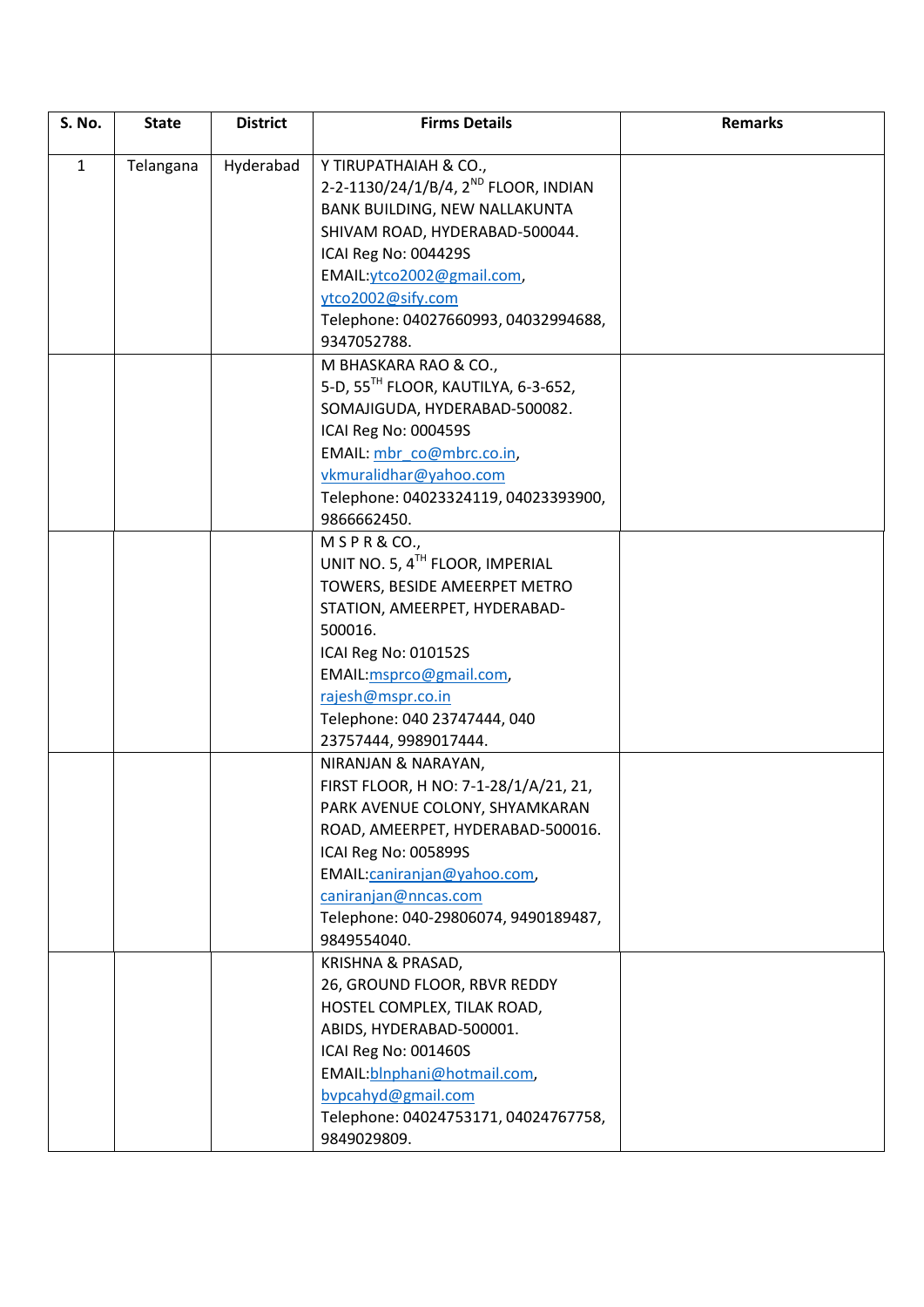|  | MANOHAR & VENKATA,                           |  |
|--|----------------------------------------------|--|
|  | 1-1-564, 1 <sup>ST</sup> FLOOR, SRI MAHAYOGI |  |
|  | LAXMAMMA NIVAS, NEW BAKARAM                  |  |
|  | GANDHI NAGAR, HYDERABAD-500020.              |  |
|  | ICAI Reg No: 009672S                         |  |
|  | <b>EMAIL:</b>                                |  |
|  | manoharandvenkata@yahoo.co.in                |  |
|  | manoharandvenkata@gmail.com                  |  |
|  | Telephone: 04066326211, 04066366211,         |  |
|  | 9989499444.                                  |  |
|  | DEVA & CO.,                                  |  |
|  | 303, SIDDHU RESIDENCY, 5-9-42/2, HILL        |  |
|  | FORT, STREET NO. 2, BASHEER BAGH,            |  |
|  | HYDERABAD-500063.                            |  |
|  | ICAI Reg No: 000722S                         |  |
|  | EMAIL: devarajareddy@yahoo.com,              |  |
|  | cadevanna@gmail.com                          |  |
|  | Telephone: 04023212135, 04023236793,         |  |
|  | 9393635799.                                  |  |
|  | C RAMACHANDRAM & CO.,                        |  |
|  | 3-6-237, UNIT 606, LINGAPUR LA BUILDE        |  |
|  | COMPLEX, HIMAYATNAGAR,                       |  |
|  | HYDERABAD-500029.                            |  |
|  | ICAI Reg No: 002864S                         |  |
|  | EMAIL: crcoca@gmail.com,                     |  |
|  | crco@rediffmail.com                          |  |
|  | Telephone: 04023264144, 04023264145,         |  |
|  | 9848099697.                                  |  |
|  | RAJU & PRASAD,                               |  |
|  | 401, DIAMOND HOUSE, ADJ. AMRUTHA             |  |
|  | HILLS, PUNJAGUTTA, HYDERABAD-                |  |
|  | 500082.                                      |  |
|  | ICAI Reg No: 003475S                         |  |
|  | EMAIL: hyderabad@rajuandprasad.com,          |  |
|  | cabalakrishna3@gmail.com                     |  |
|  | Telephone: 04023410404, 04066668088,         |  |
|  | 9848882316.                                  |  |
|  | <b>SHARAD &amp; ASSOCIATES,</b>              |  |
|  | 6-3-1099/1/6, 1ST FLOOR, HOTEL               |  |
|  | KATRIYA LANE, SOMAJIGUDA,                    |  |
|  | HYDERABAD-500082.                            |  |
|  | ICAI Reg No: 006377S                         |  |
|  | EMAIL:sharad.sas1993@gmail.com,              |  |
|  | sharad.sinha@icai.org                        |  |
|  | Telephone: 04023396583, 9849021401.          |  |
|  |                                              |  |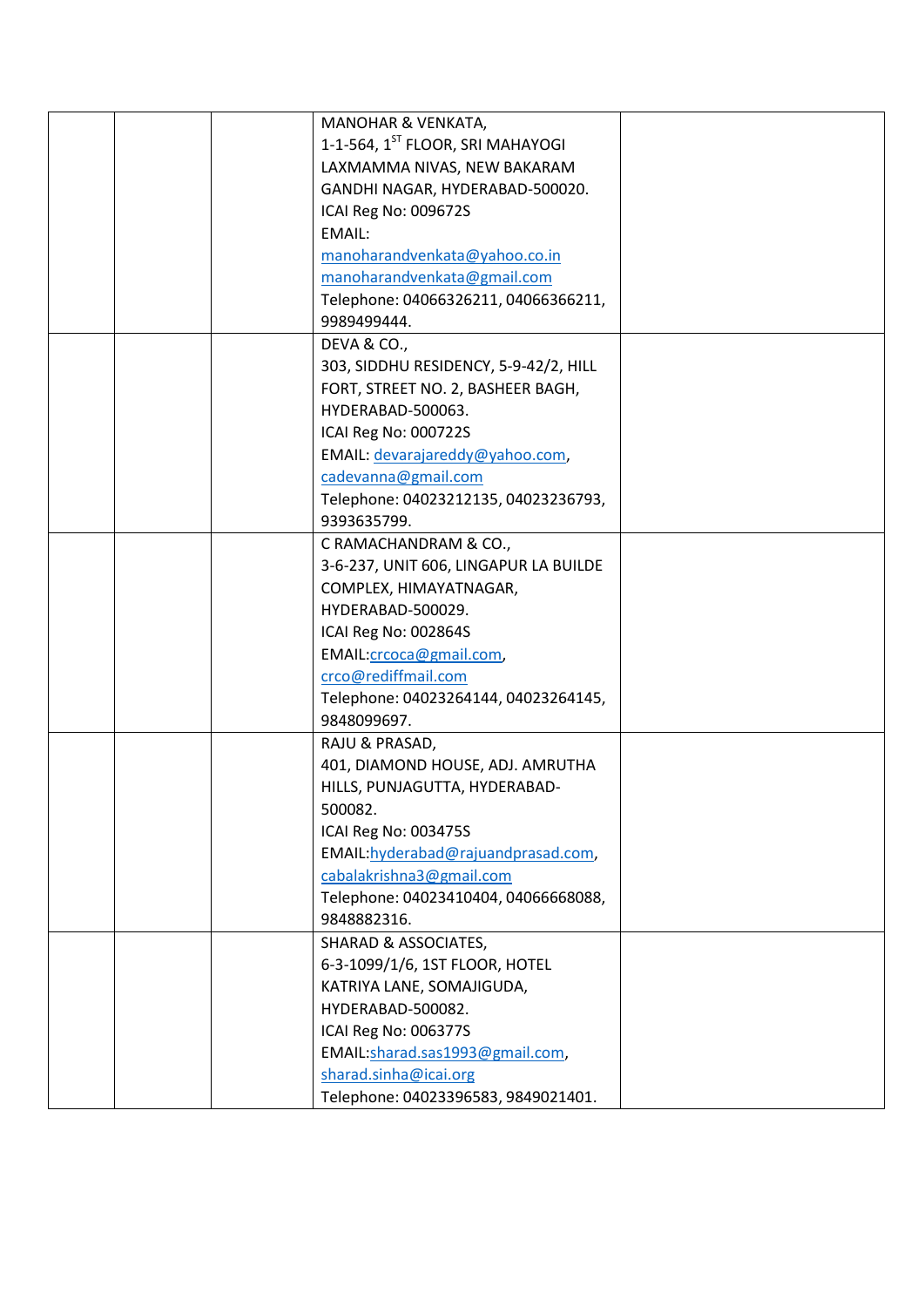| SATYANARAYANA RAJU & CO.,            |  |
|--------------------------------------|--|
| H.NO.8-2-120/86/9/A/21, PLOT NO. 21, |  |
| RAO AND RAJU COLONY, L.V. PRASAD     |  |
| MARG, ROAD NO. 2, BANJARA HILLS,     |  |
| HYDERABAD-500034.                    |  |
| ICAI Reg No: 007527S                 |  |
| EMAIL:                               |  |
| satyanarayanarajuco@yahoo.co.in      |  |
| cansateesh@gmail.com                 |  |
| Telephone: 04023548331, 04023548332, |  |
| 9849029408.                          |  |
| S DAGA & CO.,                        |  |
| 403, PAIGAH PLAZA, BASHEER BAGH,     |  |
| HYDERABAD-500063.                    |  |
| ICAI Reg No: 000669S                 |  |
| EMAIL: dagas   @rediffmail.com,      |  |
| dagasl@yahoo.com                     |  |
| Telephone: 04023231740, 04023233827, |  |
| 9573023555.                          |  |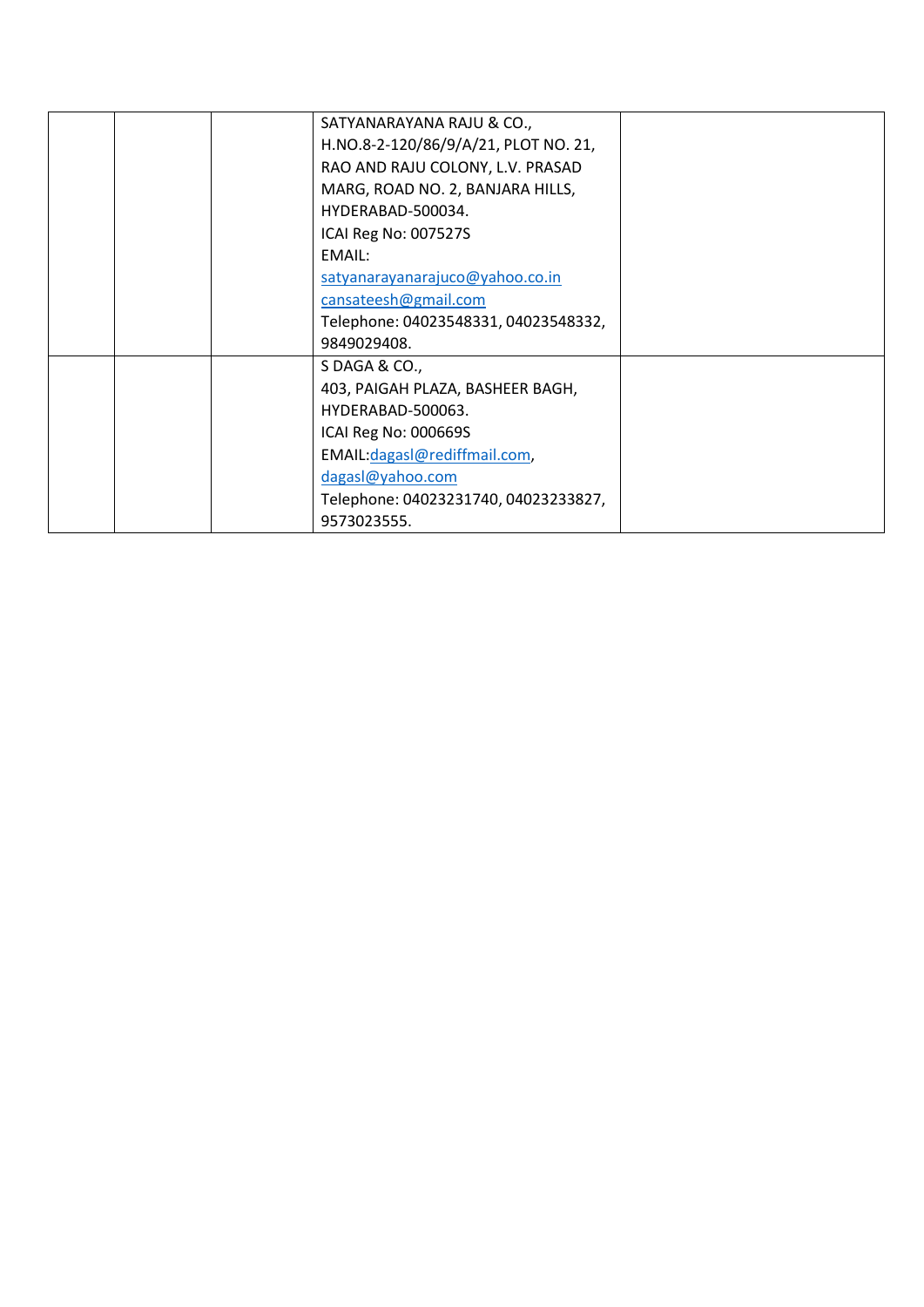| S. No.       | <b>State</b> | <b>District</b> | <b>Firms Details</b>                            | <b>Remarks</b> |
|--------------|--------------|-----------------|-------------------------------------------------|----------------|
| $\mathbf{1}$ | Uttar        | Kanpur          | D S SINHA & CO.,                                |                |
|              | Pradesh      |                 | 2 <sup>ND</sup> FLOOR, SKYLARK COMPLEX, 14/147, |                |
|              |              |                 | CHUNNIGANJ, KANPUR 208001.                      |                |
|              |              |                 | ICAI Reg No: 005515c                            |                |
|              |              |                 | EMAIL: dssinha@gmail.com,                       |                |
|              |              |                 | caasitkumar@rediffmail.com                      |                |
|              |              |                 | Telephone: 05122530479, 09415045845.            |                |
|              |              |                 | SANJEEV BHARGAVA & ASSOCIATES,                  |                |
|              |              |                 | CHAMBER NO. 303, 2 <sup>ND</sup> FLOOR, 7/119,  |                |
|              |              |                 | SWAROOP NAGAR, KANPUR-208002.                   |                |
|              |              |                 | ICAI Reg No: 003724N                            |                |
|              |              |                 | EMAIL: mukul fca@rediffmail.com,                |                |
|              |              |                 | sbhrigu@gmail.com                               |                |
|              |              |                 | Telephone: 05122538600, 05122538616,            |                |
|              |              |                 | 9415130137.                                     |                |
|              |              |                 | VIKAS MAUDGIL & CO.,                            |                |
|              |              |                 | CHAMBER NO. 11, 1ST FLOOR, GREATER              |                |
|              |              |                 | KAILASH COMPLEX, 80 FEET ROAD, ADJ.             |                |
|              |              |                 | GUMTI GURDWARA, KANPUR-208012.                  |                |
|              |              |                 | ICAI Reg No: 008386C                            |                |
|              |              |                 | EMAIL: vssvinfotech@gmail.com,                  |                |
|              |              |                 | vm company@yahoo.com                            |                |
|              |              |                 | Telephone: 05122540308, 05122540611,            |                |
|              |              |                 | 9415041971.                                     |                |
|              |              |                 | A KAY MEHRA & CO.,                              |                |
|              |              |                 | 120/128, LAJPAT NAGAR,                          |                |
|              |              |                 | KANPUR-208005.                                  |                |
|              |              |                 | ICAI Reg No: 050004C                            |                |
|              |              |                 | EMAIL: akmehra23@rediff.com,                    |                |
|              |              |                 | caanilkmehra@gmail.com                          |                |
|              |              |                 | Telephone: 01204242232, 9956358976.             |                |
|              |              |                 | RAJIV MEHROTRA & ASSOCIATES,                    |                |
|              |              |                 | 3/3A, VISHNUPURI, KANPUR-208002.                |                |
|              |              |                 | ICAI Reg No: 002253C                            |                |
|              |              |                 | EMAIL: rma.consult@gmail.com,                   |                |
|              |              |                 | rma knp@rediffmail.com                          |                |
|              |              |                 | Telephone: 05122531806, 05122531056,            |                |
|              |              |                 | 9839039707.                                     |                |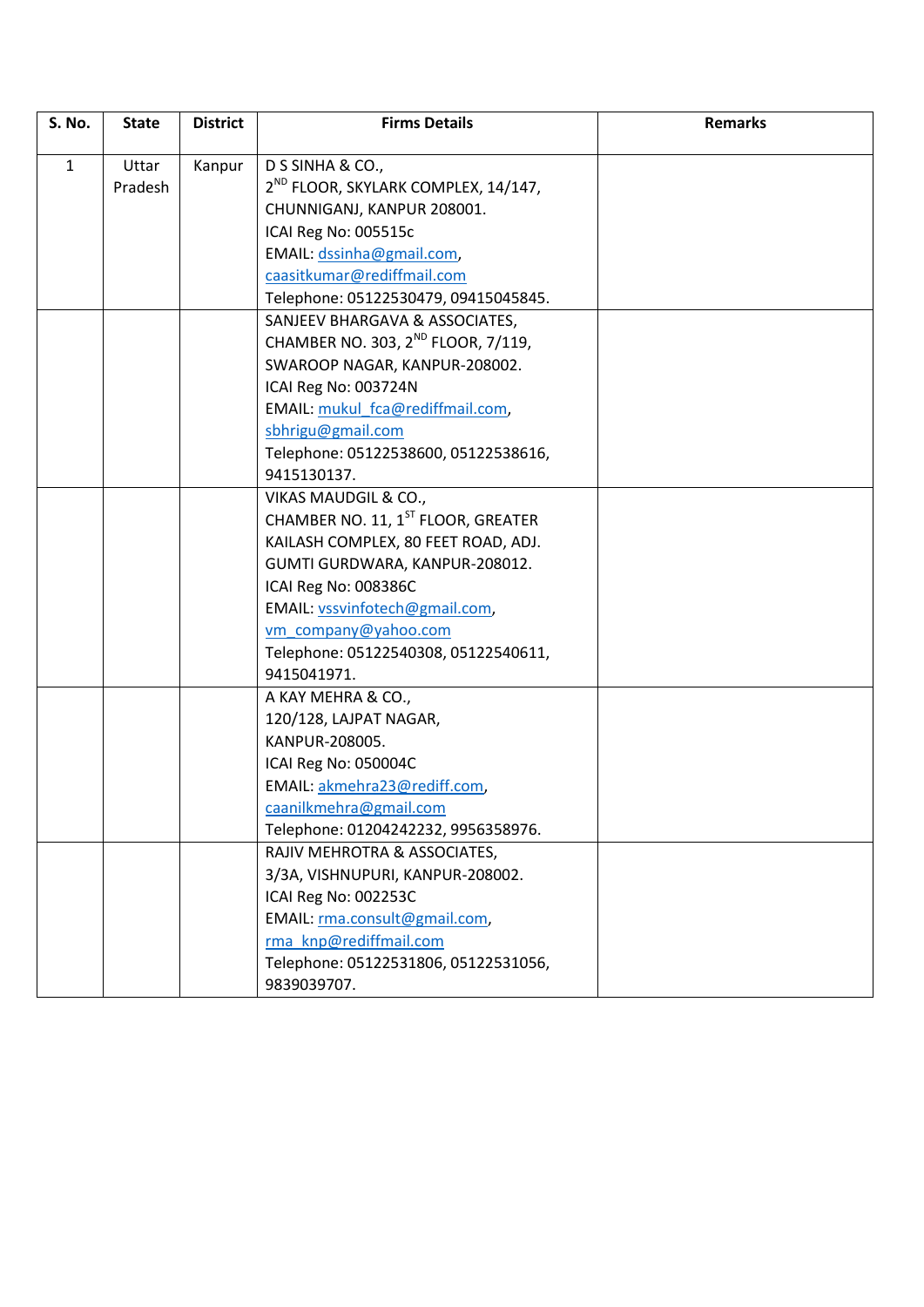| PANDEY & CO.,                        |  |
|--------------------------------------|--|
| CHARTERED ACCOUNTANTS, 1ST FLOOR,    |  |
| 24/24, KARACHI KHANA, KANPUR-208001. |  |
| ICAI Reg No: 000357C                 |  |
| EMAIL: pandeycompany@gmail.com,      |  |
| pancom@live.com                      |  |
| Telephone: 05122312753, 05122372914, |  |
| 9415079234.                          |  |
| B C JAIN & CO.,                      |  |
| 16/77A, CIVIL LINES, KANPUR-208001.  |  |
| ICAI Reg No: 001099C                 |  |
| EMAIL: rishabh@bcjc.in,              |  |
| topooja1982@gmail.com                |  |
| Telephone: 05122311380, 05122311843, |  |
| 9839033020.                          |  |
| V KHANNA & CO.,                      |  |
| HARI PREM BHAWAN, 111A/403, ASHOK    |  |
| NAGAR, KANPUR-208012.                |  |
| ICAI Reg No: 000200C                 |  |
| EMAIL: khannavk@gmail.com,           |  |
| etds@rediffmail.com                  |  |
| Telephone: 05122536526, 05122542161, |  |
| 9839079576.                          |  |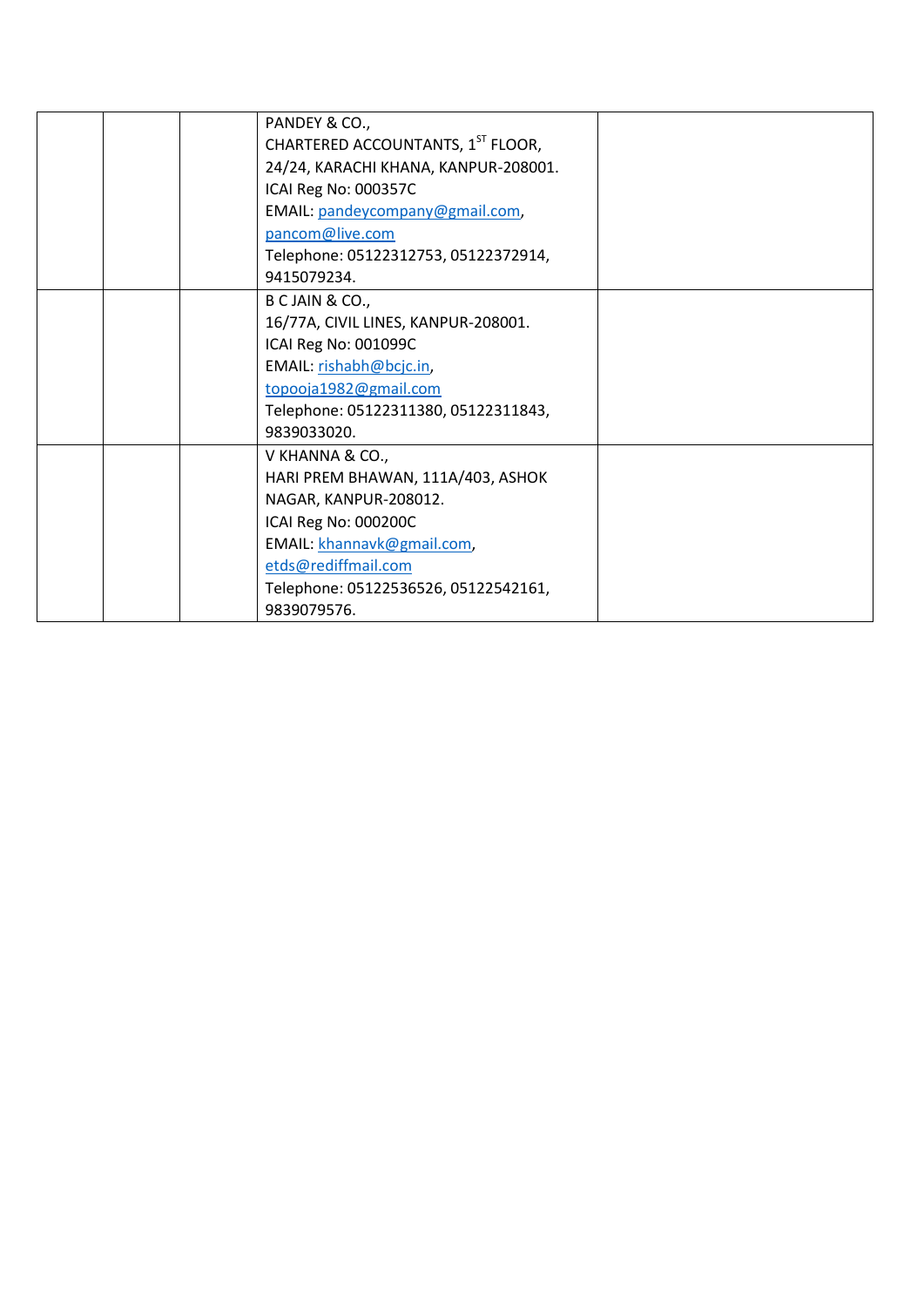| S. No.       | <b>State</b> | <b>District</b> | <b>Firms Details</b>                           | <b>Remarks</b> |
|--------------|--------------|-----------------|------------------------------------------------|----------------|
|              |              |                 |                                                |                |
| $\mathbf{1}$ | West         | Kolkata         | ABHIJIT DUTT & ASSOCIATES,                     |                |
|              | Bengal       | (Mohanpur,      | DN-2, UNIT 1103, SIGNET TOWER,                 |                |
|              |              | Nadia)          | SECTOR-V, SALT LAKE, NORTH 24                  |                |
|              |              |                 | PARGANAS, KOLKATA-700091.                      |                |
|              |              |                 | ICAI Reg No: 315049E                           |                |
|              |              |                 | EMAIL: cadutt@gmail.com,                       |                |
|              |              |                 | mainaksen@icloud.com                           |                |
|              |              |                 | Telephone: 03322481962, 03322485052,           |                |
|              |              |                 | 9163300400.                                    |                |
|              |              |                 | MITRA ROY & DATTA,                             |                |
|              |              |                 | 11 C, RAJA BASANTA ROY ROAD,                   |                |
|              |              |                 | KOLKATA-700026.                                |                |
|              |              |                 | ICAI Reg No: 322477E                           |                |
|              |              |                 | EMAIL: mitraroydatta@gmail.com,                |                |
|              |              |                 | mrdcas@cal3.vsnl.net.in                        |                |
|              |              |                 | Telephone: 03340613065, 9433012581.            |                |
|              |              |                 | S D P & ASSOCIATES,                            |                |
|              |              |                 | 46 C, CHOWRINGHEE ROAD, FLAT NO.               |                |
|              |              |                 | 14G, EVEREST HOUSE, KOLKATA-700071.            |                |
|              |              |                 | ICAI Reg No: 322176E                           |                |
|              |              |                 | EMAIL: sandeep@sdpa.co.in,                     |                |
|              |              |                 | pranitadalmia9@gmail.com                       |                |
|              |              |                 | Telephone: 03340033324, 03340033325,           |                |
|              |              |                 | 9831123466.                                    |                |
|              |              |                 | SARAF & CHANDRA LLP,                           |                |
|              |              |                 | ASHOKA HOUSE, SUITE NO. 501,                   |                |
|              |              |                 | 3A, HARE STREET, 5TH FLOOR,                    |                |
|              |              |                 | KOLKATA-700001.                                |                |
|              |              |                 | ICAI Reg No: 315096E                           |                |
|              |              |                 | EMAIL: subhash@sarafchandra.com,               |                |
|              |              |                 | gautamresponse@gmail.com                       |                |
|              |              |                 | Telephone: 03322317108, 03322480712,           |                |
|              |              |                 | 9831087579.                                    |                |
|              |              |                 | BAS&COLLP,                                     |                |
|              |              |                 | SURYADEEP, 2 <sup>ND</sup> FLOOR, 1/1E/6, RANI |                |
|              |              |                 | HARSHA MUKHI ROAD, KOLKATA-700002.             |                |
|              |              |                 | ICAI Reg No: 323347E                           |                |
|              |              |                 | EMAIL: vikas@basco.in,                         |                |
|              |              |                 | bascokol@gmail.com                             |                |
|              |              |                 | Telephone: 03325587917,                        |                |
|              |              |                 | 919831115111, 9830522152.                      |                |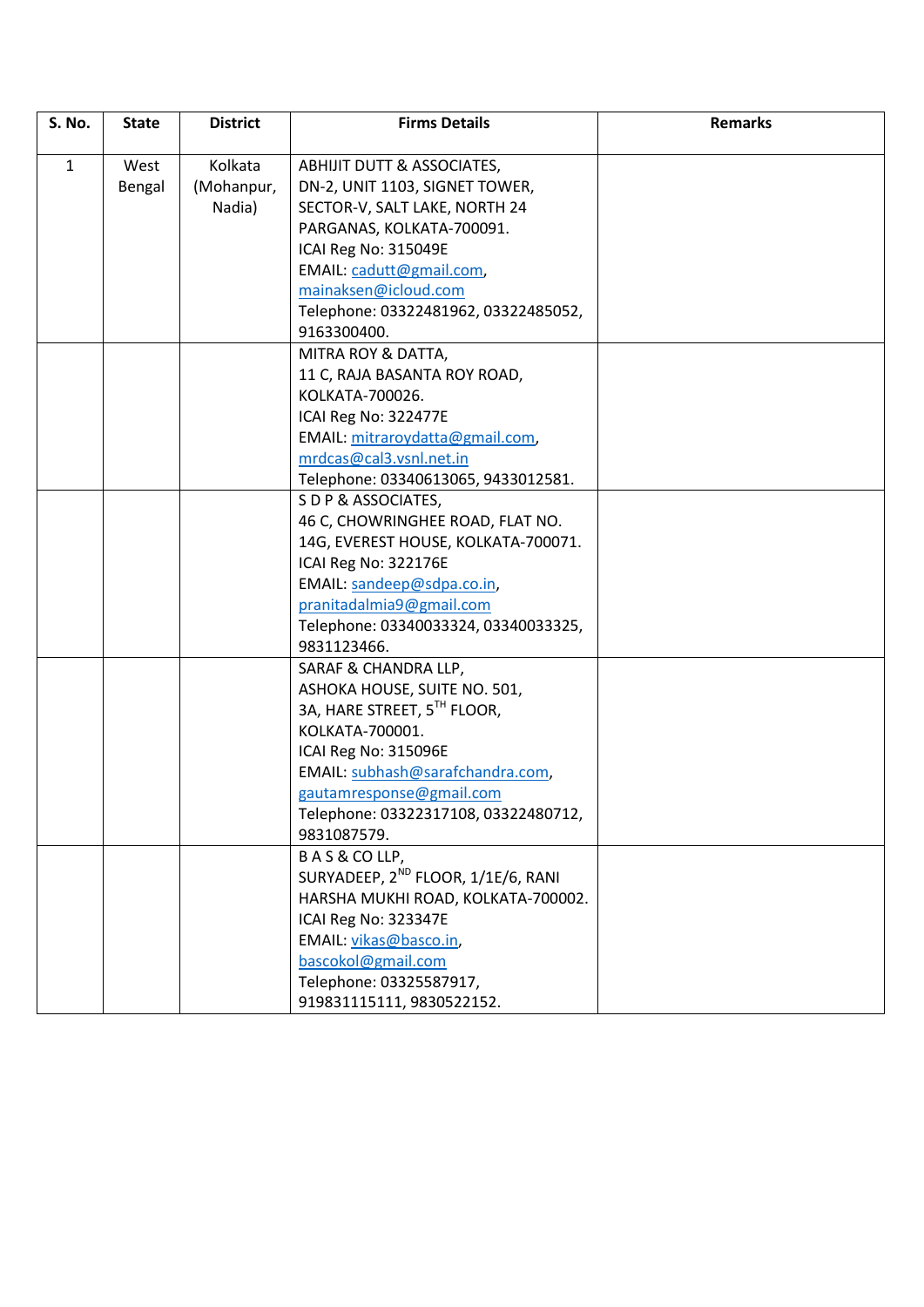|  | NIRUPAM & ASSOCIATES,                     |  |
|--|-------------------------------------------|--|
|  | RASHKHOLA PARA, KHARDAH,                  |  |
|  | KOLKATA-700117.                           |  |
|  | ICAI Reg No: 323575E                      |  |
|  | EMAIL:                                    |  |
|  | nirupamnassociates kdh@rediffmail.com     |  |
|  | nirupamnassociates@gmail.com              |  |
|  | Telephone: 03340086793, 9830280917.       |  |
|  | <b>B MUKHERJEE &amp; CO.,</b>             |  |
|  | 30 B, RAMKAMAL STREET,                    |  |
|  | KOLKATA-700023.                           |  |
|  | ICAI Reg No: 302096E                      |  |
|  | EMAIL: bmukherjeeco@gmail.com,            |  |
|  | bmukherjeec@rediffmail.com                |  |
|  | Telephone: 03324554888, 03324596310,      |  |
|  | 9433883100.                               |  |
|  | <b>CHATTERJEE &amp; CO.,</b>              |  |
|  | 153, RASH BEHARI AVENUE,                  |  |
|  | 3 <sup>RD</sup> FLOOR, KOLKATA-700 029.   |  |
|  | ICAI Reg No: 302114E                      |  |
|  | EMAIL: chatterjee.ca1955@gmail.com,       |  |
|  | chatterjee.ca@rediffmail.com              |  |
|  | Telephone: 03324656114, 9830440535.       |  |
|  | DE & BOSE,                                |  |
|  | 8/2, KIRAN SHANKAR ROY ROAD,              |  |
|  | 2 <sup>ND</sup> FLOOR, ROOM NO. 1 AND 18, |  |
|  | KOLKATA-700001.                           |  |
|  | ICAI Reg No: 302175E                      |  |
|  | EMAIL: deandbose1956@gmail.com,           |  |
|  | desubrata@rediffmail.com                  |  |
|  | Telephone: 03322485039, 03322487424,      |  |
|  | 9831005582.                               |  |
|  | S P A N & ASSOCIATES,                     |  |
|  | 14/28, GOLF CLUB ROAD, GROUND             |  |
|  | FLOOR, KOLKATA-700 033.                   |  |
|  | ICAI Reg No: 302192E                      |  |
|  | EMAIL: sg associates@vsnl.net,            |  |
|  | sga1969@dataone.in                        |  |
|  | Telephone: 03324235087, 08274030628,      |  |
|  | 9830251048.                               |  |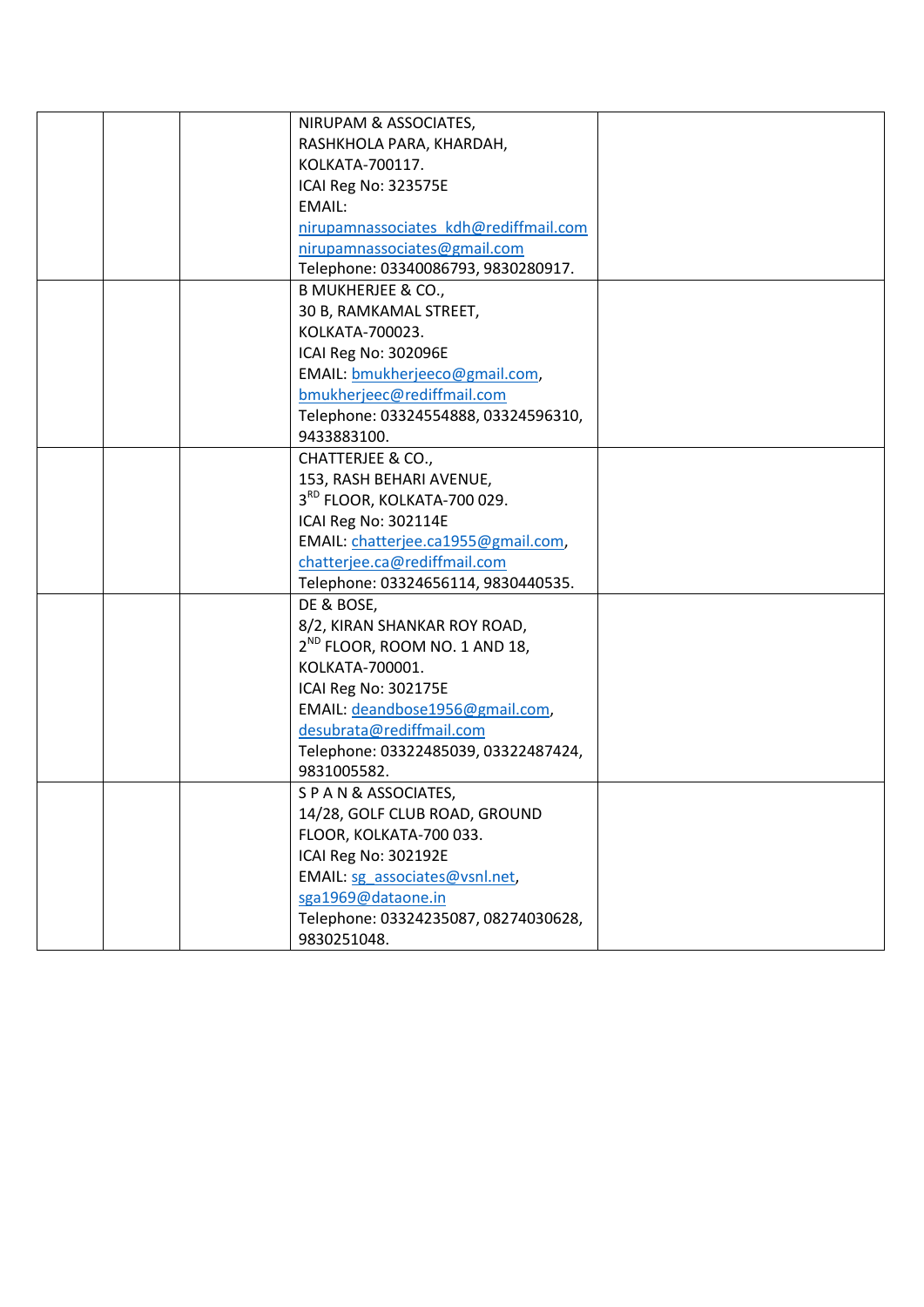|  | RAMESH C GUPTA & CO.,                       |  |
|--|---------------------------------------------|--|
|  | 11, SRI NATH DAS LANE, BOW-BAZAR,           |  |
|  | KOLKATA-700012.                             |  |
|  | ICAI Reg No: 303014E                        |  |
|  | EMAIL: rameshc.gupta@live.in,               |  |
|  | chhitizjaiswal@gmail.com                    |  |
|  | Telephone: 03322370437, 03322376766,        |  |
|  | 9830014627.                                 |  |
|  | MOOKHERJEE BISWAS & PATHAK,                 |  |
|  | 5 AND 6, FANCY LANE, 5TH FLOOR,             |  |
|  | KOLKATA-700001.                             |  |
|  | ICAI Reg No: 301138E                        |  |
|  | EMAIL: abhijit@mbpkol.com,                  |  |
|  | sudersanmukherjee@gmail.com                 |  |
|  | Telephone: 03322481733, 03322421789,        |  |
|  | 9433037066.                                 |  |
|  | N C BANERJEE & CO.,                         |  |
|  | COMMERCE HOUSE, 1 <sup>ST</sup> FLOOR, ROOM |  |
|  | NO. 9, 2, GANESH CHANDRA AVENUE,            |  |
|  | KOLKATA-700013.                             |  |
|  | ICAI Reg No: 302081E                        |  |
|  | EMAIL: ncbanerjee02@gmail.com,              |  |
|  | ncb.co@hotmail.com                          |  |
|  | Telephone: 03322132200, 03322132265,        |  |
|  | 9831393592.                                 |  |
|  | DUTTA SARKAR & CO.,                         |  |
|  | 7A, KIRAN SANKAR ROY ROAD,                  |  |
|  | 2 <sup>ND</sup> FLOOR, KOLKATA-700001.      |  |
|  | ICAI Reg No: 303114E                        |  |
|  | EMAIL: dusac.2009@rediffmail.com,           |  |
|  | info@duttasarkar.com                        |  |
|  | Telephone: 03322481760, 03321331333,        |  |
|  | 9831079518.                                 |  |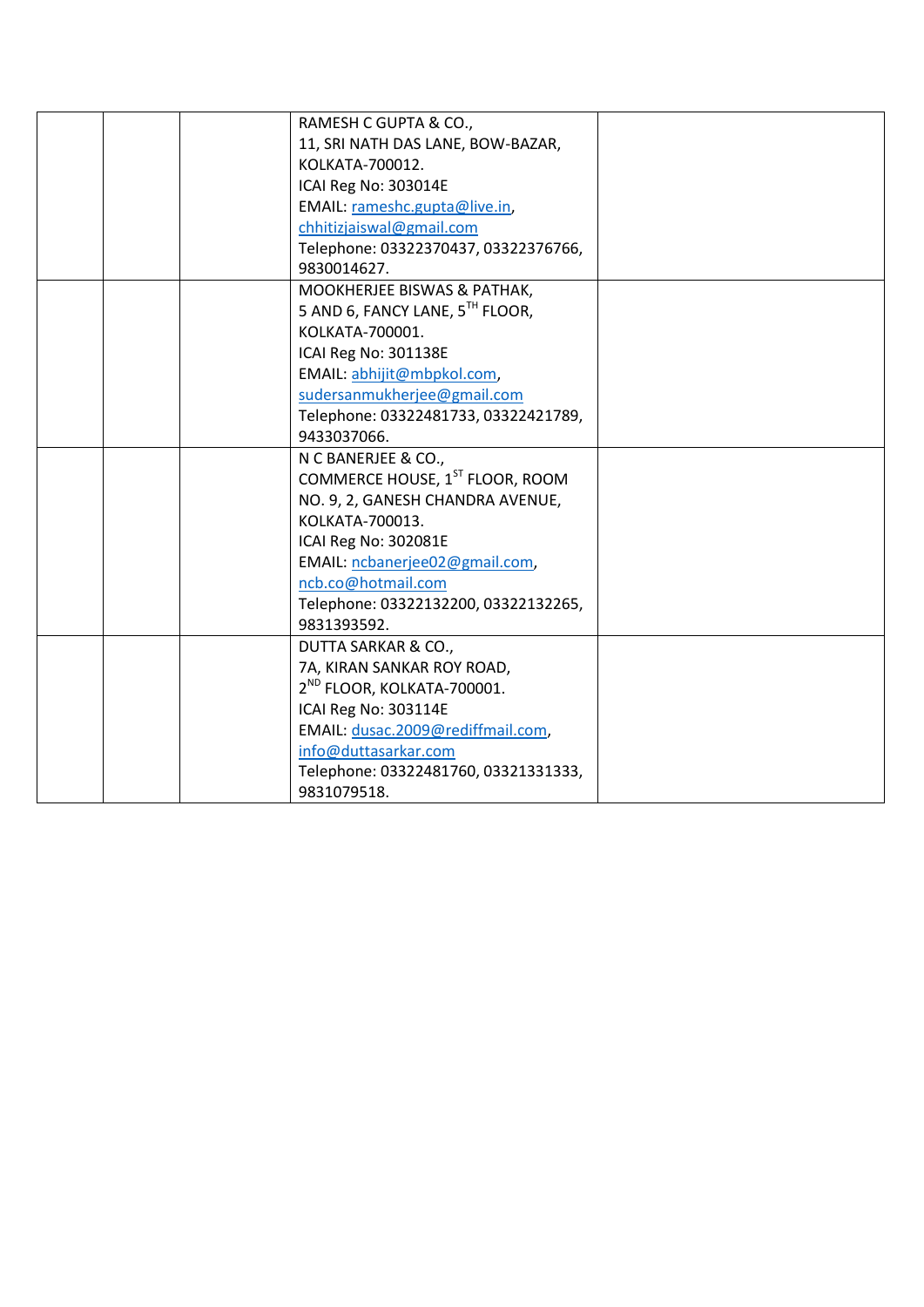|  | V SINGHI & ASSOCIATES,                       |  |
|--|----------------------------------------------|--|
|  | FOUR MANGOE LANE, SURENDRA                   |  |
|  | MOHAN GHOSH SARANI, GROUND                   |  |
|  | FLOOR, KOLKATA-700001.                       |  |
|  | ICAI Reg No: 311017E                         |  |
|  | EMAIL: vsinghiandco@gmail.com,               |  |
|  | sunil@vsinghi.com                            |  |
|  | Telephone: 03322101126, 03322101124,         |  |
|  | 9830047825.                                  |  |
|  | M RAGHUNATH & CO.,                           |  |
|  | 6, GARSTIN PLACE, ASHOKA CHAMBERS,           |  |
|  | 1 <sup>ST</sup> FLOOR, KOLKATA-700001.       |  |
|  | ICAI Reg No: 003347S                         |  |
|  | EMAIL:                                       |  |
|  | mraghunathcokolkata@gmail.com,               |  |
|  | surendrajoshi@mraghunath.co.in               |  |
|  | Telephone: 03322305574, 03340056231,         |  |
|  | 9830071871.                                  |  |
|  |                                              |  |
|  | K G R S & CO.,                               |  |
|  | CHATTERJEE INTERNATIONAL CENTER,             |  |
|  | 14TH FLOOR, FLAT NO-13A, 33A, J. L.          |  |
|  | NEHRU ROAD, KOLKATA-700071.                  |  |
|  | ICAI Reg No: 310014E                         |  |
|  | EMAIL: kanchan@kgrs.in,                      |  |
|  | rabinduttaca@gmail.com                       |  |
|  | Telephone: 03340056188, 03340056199,         |  |
|  | 9007064061.                                  |  |
|  | MAHESHWARI & ASSOCIATES,                     |  |
|  | GEETANJALI APARTMENTS, FLAT NO. 6A,          |  |
|  | 6 <sup>TH</sup> FLOOR, 8B, MIDDLETON STREET, |  |
|  | KOLKATA-700071.                              |  |
|  | ICAI Reg No: 311008E                         |  |
|  | EMAIL:                                       |  |
|  | kolkata@maheshwariassociates.com             |  |
|  | bijay murmuria@sumedhafiscal.com             |  |
|  | Telephone: 03322298936, 03322296758,         |  |
|  | 9830039390.                                  |  |
|  | <b>RAY &amp; CO.,</b>                        |  |
|  | 21 A, SHAKESPEARE SARANI, FLAT - 8C,         |  |
|  | 8 <sup>TH</sup> FLOOR, KOLKATA-700017.       |  |
|  | ICAI Reg No: 313124E                         |  |
|  | EMAIL: caskroy@gmail.com,                    |  |
|  | soumi18roy@yahoo.co.in                       |  |
|  | Telephone: 08697735000, 08697735002,         |  |
|  | 9831004140.                                  |  |
|  |                                              |  |